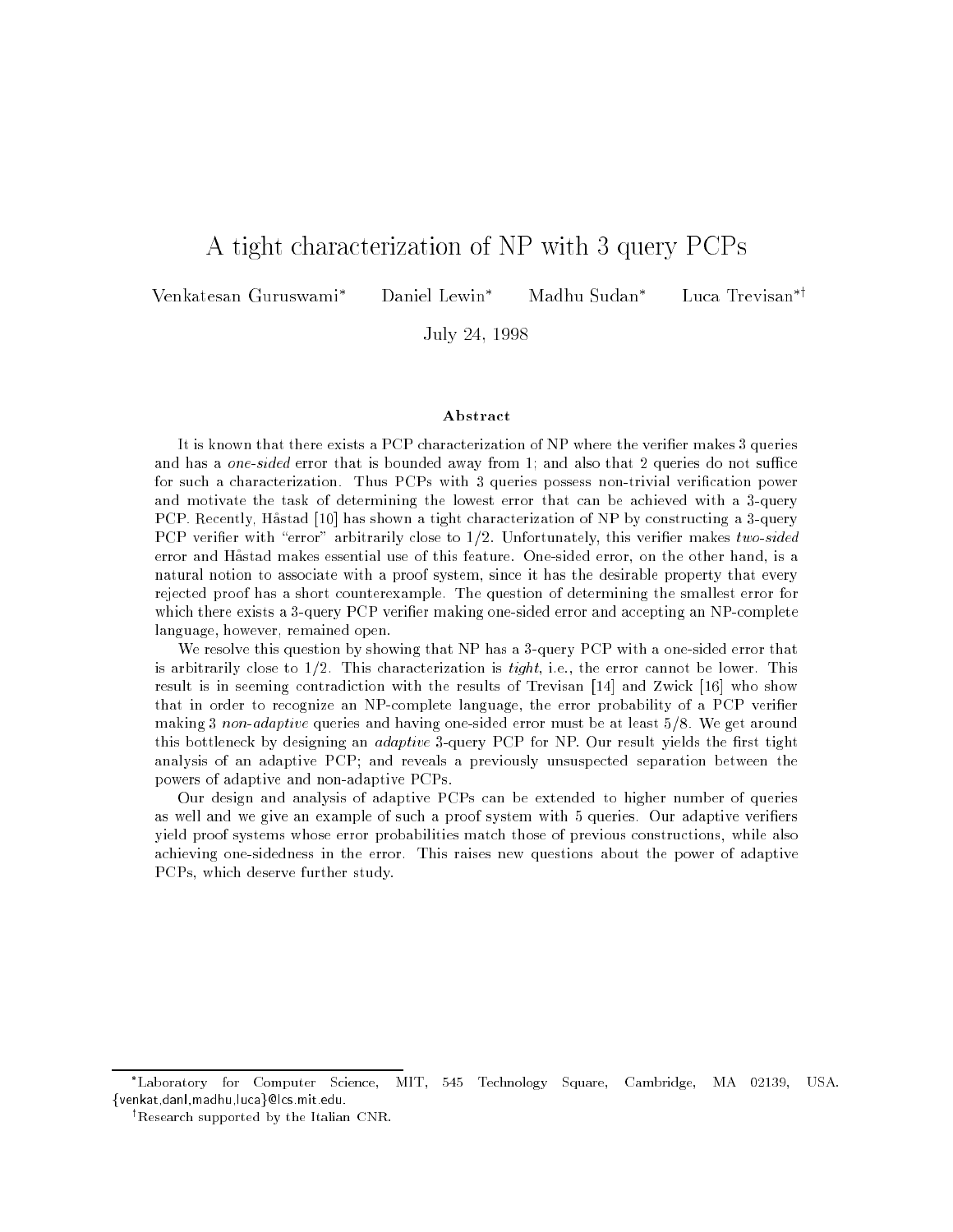# 1 Introduction

The construction of efficient probabilistically checkable proofs (PCPs) has been a subject of active research in past few years. A sequence of surprising developments  $[4, 3, 8, 2, 1, 6, 9, 7, 5]$  recently culminated in the striking results of Hastad [10] showing that every language in NP has a PCP veriner querying 3 bits and naving error probability<sup>1</sup> arbitrarily close to  $\frac{1}{2}$ . Inis characterization  $\overline{\phantom{a}}$ of NP is tight in the sense that no verified achieve and  $\mathcal{N}$  bits could achieve an error strictly smaller smaller smaller smaller smaller smaller smaller smaller smaller smaller smaller smaller smaller smaller than  $\hat{\pi}$ . Hastad actually describes a general machinery for determining the error of PCP verifiers  $\overline{\phantom{a}}$ which  $\alpha$  fourier and  $\alpha$  mathinery which could in principle yield a tight and  $\alpha$  and  $\alpha$  and verifier.

In the process of proving this \tight" characterization of NP, Hastad's work exposes some of the previously unexplored subtleties in the definition of a PCP proof system. Recall that such a proof system is described by an  $(r, q)$ -restricted PCP verifier, i.e., a probabilistic polynomial time oracle machine, who on input x, tosses  $r(|x|)$  random coins and makes  $q(|x|)$  queries to a proof oracle  $\Pi$ . A language  $L \in {\rm PCP}_{c,s}[r, q]$  if there exists an  $(r, q)$ -restricted verifier V satisfying: (1) (completeness) If  $x \in L$ , then  $\exists$  If s.t. Pr $R[V^{\infty}(x : R)$  accepts  $\geq c$ . (2) (soundness) If  $x \notin L$ , then v if  $\Pr[Y \cap (x : R)$  accepts  $] \leq s$  (where  $V \cap (x; R)$  denotes the computation of V on input x and random string R with oracle  $\Pi$ ). We refer to the ratio  $s/c$  as the error of the verifier. Notice that while the definition allows for the verifier to make two-sided error, most PCP constructions to date restricted their attention to verifiers making one-sided error (or have *perfect completeness* i.e., have  $c = 1$ ). There are several reasons for this: (1) It was not known how to exploit the power of two-sided error and (2) Verifiers with one-sided error work better in "composition" and in many applications to inapproximability results. Moreover, there is an aesthetically pleasing element to PCP proof systems with one-sided error: The proof system explicitly exhibits a flaw in any proof it rejects; and in the case of 3 query verifiers, the flaw is in the 3 bits queried.

Hastad's construction, however, yields a verier making two-sided error. Specically, when  $x \in L$  the verifier makes an arbitrarily small but non-zero error. This gap is inherent in his construction and leaves open the question: What is the lowest error that can be achieved in a 3 query PCP for NP, making one-sided error? This question is especially relevant to one-sided error, because (only) in this case is it known that 3 is the smallest number of queries for which the error can be bounded away from 1. In light of the newly acquired ability to perform (at least in principle) a tight analysis of almost any PCP verifier, it seems feasible to examine this question: The only challenge seems to be in designing the right PCP verier. Yet, the best previous construction of a PCP verifier that queries three bits and has perfect completeness only achieve an error probability arbitrarily close to 3/4 [10].

Trevisan [14] and Zwick [16] show a fundamental barrier to this quest: They show that any verifier making 3 non-adaptive queries to the proof oracle, and achieving a one-sided error better than 5/8 can only recognize languages in P. This brings up another subtlety in the definition of PCP. The definition actually allows the queries of the verifier to be generated *adaptively*: i.e., the questions asked may depend upon answers to previous questions. Most previous constructions do not use adaptivity. However, to get a tight answer to the 3-query question, it seems necessary to build an adaptive verifier; and the only construction of an adaptive PCP verifier in the literature is a construction of Bellare et al. [5]. Thus this entire area seems relatively unexplored.

We build a new *adaptive* 3-query verifier for NP. This verifier is based on a combination of

 $1$ <sup>1</sup>We will use this term loosely for the present and formalize it shortly.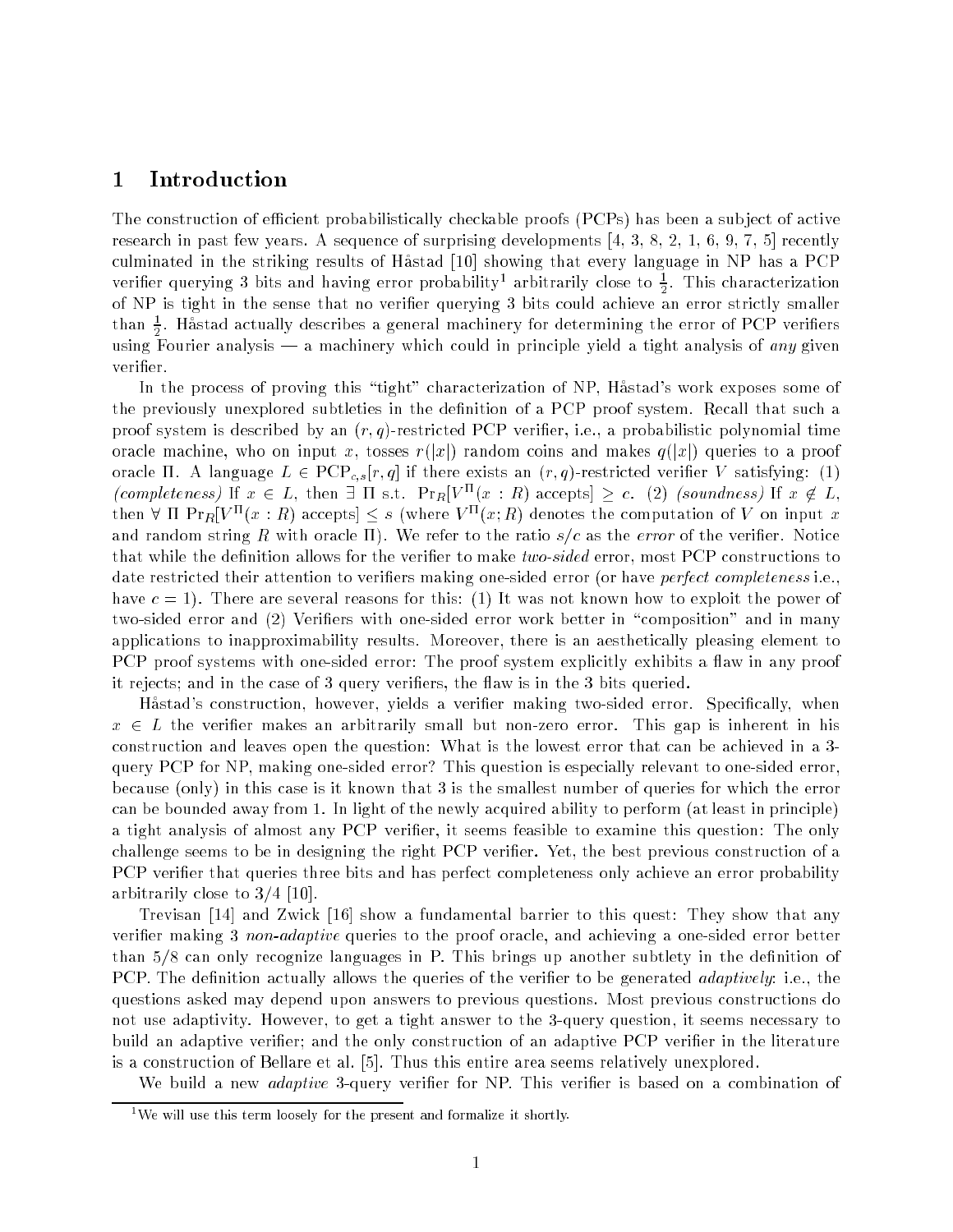the adaptive verifier of Bellare et al. [5] and the non-adaptive verifier with perfect completeness of Hastad [10]. We perform a tight analysis of this verier and obtain a somewhat surprising result:

 $T = 1.5$  For every  $\frac{1}{2}$  or  $\frac{1}{2}$ ;  $\frac{1}{2}$  or  $\frac{1}{2}$ ;  $\frac{1}{2}$ ;  $\frac{1}{2}$ ;  $\frac{1}{2}$ ;  $\frac{1}{2}$ ;  $\frac{1}{2}$ ;  $\frac{1}{2}$ ;  $\frac{1}{2}$ ;  $\frac{1}{2}$ ;  $\frac{1}{2}$ ;  $\frac{1}{2}$ ;  $\frac{1}{2}$ ;  $\frac{1}{2}$ ;  $\frac{1}{2}$ ;  $\frac{1}{2}$ ;

The theorem is tight since, as pointed out earlier, any 3-query verifier for NP must make an error with probability at least  $\frac{1}{6}$ . This theorem, therefore, resolves a central question relating to PCPs by obtaining a tight characterization of NP in terms of a 3-query PCP making one-sided error. The surprising element of the result above is that it shows that an adaptive verifier can achieve a lower error than any non-adaptive verifier  $-$  thereby establishing a separation between adaptive and non-adaptive PCPs. Prior to this result there was no evidence indicating that such a separation might exist. In fact, on the contrary, Trevisan [13] points out that adaptive and nonadaptive PCPs actually have the same power for PCPs with two-sided error. Of technical interest is that we extend (in retrospect, quite easily) the Fourier analysis method of Hastad to the case of adaptive PCPs.

We move on to examine PCPs with slightly higher number of queries. This examination is motivated primarily by the following question: Is it true that every additional query increases the power of PCPs : (i.e., is PCP<sub>1,s</sub>[log,  $q$ ]  $\subseteq$  PCP<sub>1,s'</sub>[log,  $q + 1$ ], for some  $s \leq s$ : ) it is easy to see that 3 additional bits certainly reduce the error. Yet, for one additional bit we do not know the answer. In fact, prior to this paper, it was not even known if there exists a non-trivial  $q \ (q > 3)$ for which this statement is true. To answer such questions, we prove some more new (but not necessarily tight) characterizations of NP in terms of PCP. These are described below, where the notation naPCP below stands for non-adaptive PCP.

**Theorem 1.2** For every  $\varepsilon > 0$ , the following hold:

- (-) (- ---- -------- q -------)  $-$  ------  $-$  1,  $\frac{1}{2}$ + $\varepsilon$ <sup>---</sup> 0)  $-$
- (2) (5 and  $\mathbf{r}$  is queries) i.e. the property of  $\mathbf{r}$
- (3)  $(3)$  non-adaptive queries) i.e. the napchilic  $1, \frac{16}{16} + \epsilon$  (3)  $(3)$ .
- (4) (6 non-adaptive queries)  $\frac{1}{2}$ . nar ex $\frac{1}{4}$ ;  $\frac{1}{4}$  =  $\frac{1}{6}$ ; 6).

Part (2) of result is where the main technical work is done. Parts (1) and (4) are immediate corollaries of the adaptive protocols in Theorem 1.1 and Part (2) of the theorem above: The nonadaptive verifier is obtained by reading all possible bits that may be read by the adaptive verifier. It is interesting to observe that that for several choices of  $q$ , the best known non-adaptive PCP verifier is obtained by starting from an adaptive one. Part  $(3)$  requires some modification of the verifier of Part  $(2)$ .

Finally, using the semidefinite programming methodology of Karloff and Zwick  $[11, 16]$ , we also prove the following containment result for 4-query PCP.

**Theorem 1.3** For any c, s such that  $s/c < 0.33$ , PCP<sub>c,s</sub> [log, 4]  $\subseteq$  P.

Theorem 1.1, 1.2 and 1.3 together yield some partial answer to the question posed earlier, since they exhibit some non-trivial values of q for which  $q + 1$  queries give more power than q:

<sup>2</sup> This question was posed to us by Oded Goldreich.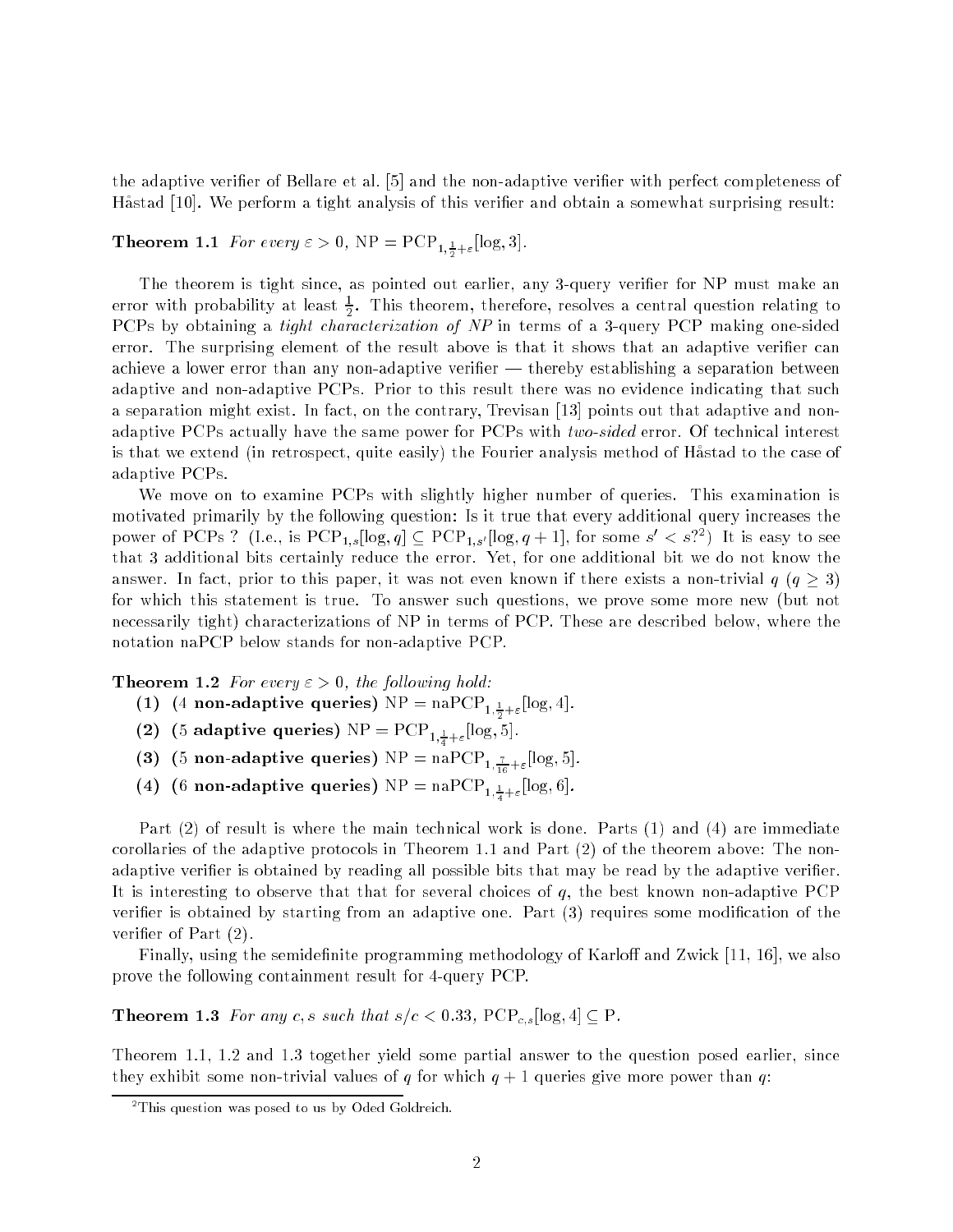- For non-adaptive PCP, 4 queries are stronger than 3. (from Theorem 1.2 (1) and [16].)
- For adaptive PCP, 5 queries are stronger than 4. (from Theorem 1.2 (2) and Theorem 1.3.)
- 5 non-adaptive queries are stronger than 4 adaptive queries. (from Theorem 1.3 with  $c = 1 \varepsilon$ and the fact – proved in [15] – that NP  $\subseteq$  PCP<sub>1- $\epsilon$ ,1/4</sub>[log, 5] for any  $\epsilon > 0$ .)

These results further highlight some aspects in which our understanding of PCPs are still not tight. We summarize this with the following open questions: (1) What is the smallest s for which  $N$  P = naPUP<sub>1,s</sub>  $\lfloor$ log, 3 $\rfloor$ : (2) is it true that for every q, there exist  $s^* < s,$  such that  $PCP_{1,s}[\log,q] \subseteq P$  while  $NP = PCP_{1,s'}[\log,q+1]$ ? (3) If  $NP = PCP_{c,s}[\log,q]$ , then is it the case that for every  $\varepsilon > 0$ , NP = PCP<sub>1,s/c+ $\varepsilon$ </sub>[log, q]? Theorem 1.1 answers this question positively for  $q=3$ , but leaves it open for higher values of q.

**Organization** Section 2 gives some background and describes the notion of recursive proof checking as needed for our constructions. Sections 3 and 4 describes the proof of Theorem 1.1. Section 5 describes the verifier of Theorem 1.2, Part (2). Highlights of the other PCP constructions are presented in Section 6 and certain containments of PCP classes in P are given in Section 7.

# 2 Background

Our PCP constructions rely on the proof-composition methodology introduced by Arora and Safra [2] and then refined in  $[1, 6, 7, 5, 10]$ . In this methodology one uses a verifier by Raz [12] and then "composes" it with an "inner verifier": the result of the composition is a PCP construction. This methodology is very useful since it reduces the task of constructing a PCP protocol to the simpler task of finding inner verifiers. In this section we give a brief overview of this methodology and we give a formal definition of an inner verifier.

We first review the properties of Raz's construction that will be used in this paper. Raz's construction of a 2-Prover 1-Round proof system is parameterized by an integer  $n$ , which should be thought of as a fixed large constant. In a 2-Prover 1-Round protocol the verifier has oracle access to two provers  $P_1$  and  $P_2$ , and can ask one query to each oracle. Upon being queried,  $P_1$ answers with a binary string of length n and  $P_2$  answers with a binary string of length 3n (in contrast, a PCP verifier has oracle access to one proof oracle and can make a constant number of queries, receiving one bit for each query). The computations of Raz's verifier have a particularly nice structure. The verifier computes queries  $q_1$  and  $q_2$  for prover  $P_1$  and  $P_2$  respectively, and also a function  $\pi$  : {0,1}  $\rightarrow$  {0,1} and a set  $S \subseteq$  {0,1}  $\rightarrow$  (we omit details on now the queries, the function and the set are generated). Upon receiving the answers  $a = P_1(q_1)$  and  $b = P_2(q_2)$ , where  $a \in \{0,1\}^{\sim}$  and  $b \in \{0,1\}^{\sim}$ , the verifier accepts in  $b \in S$  and  $\pi(b) = a$ . Let  $\mathcal{P}_n$  denote the  $\mathcal S$ et of  $\mathcal D$  pro jection functions  $\mathcal I$ rom f0; 1 $\mathcal I$ s $\mathcal I$  to f0; 1 $\mathcal I$ s $\mathcal I$  which profect exactly one coordinate out of  $3i-2, 3i-1, 3i$  for any  $i, 1 \le i \le n$ . Then for each  $q_1$ , the distribution of  $\pi$  given that  $q_1$  is chosen is the uniform distribution in  $\mathcal{F}_n.$  The verifier has perfect completeness and soundness  $c$  , where  $c < 1$  is an absolute constant.

Raz's verier is used in PCP constructions in the following way. We encode each possible answer of the provers in Raz's protocol using a suitable error-correcting code. Additionally, we dene a new verification procedure (which we call the *inner verifier*) that, given two strings A and B, the function  $\pi$ , and the set S, checks whether A is the encoding of an a and B is the encoding of a b such that  $b \in S$  and  $\pi(b) = a$ . As an error correcting code we use the *long code* of Bellare et al. [5].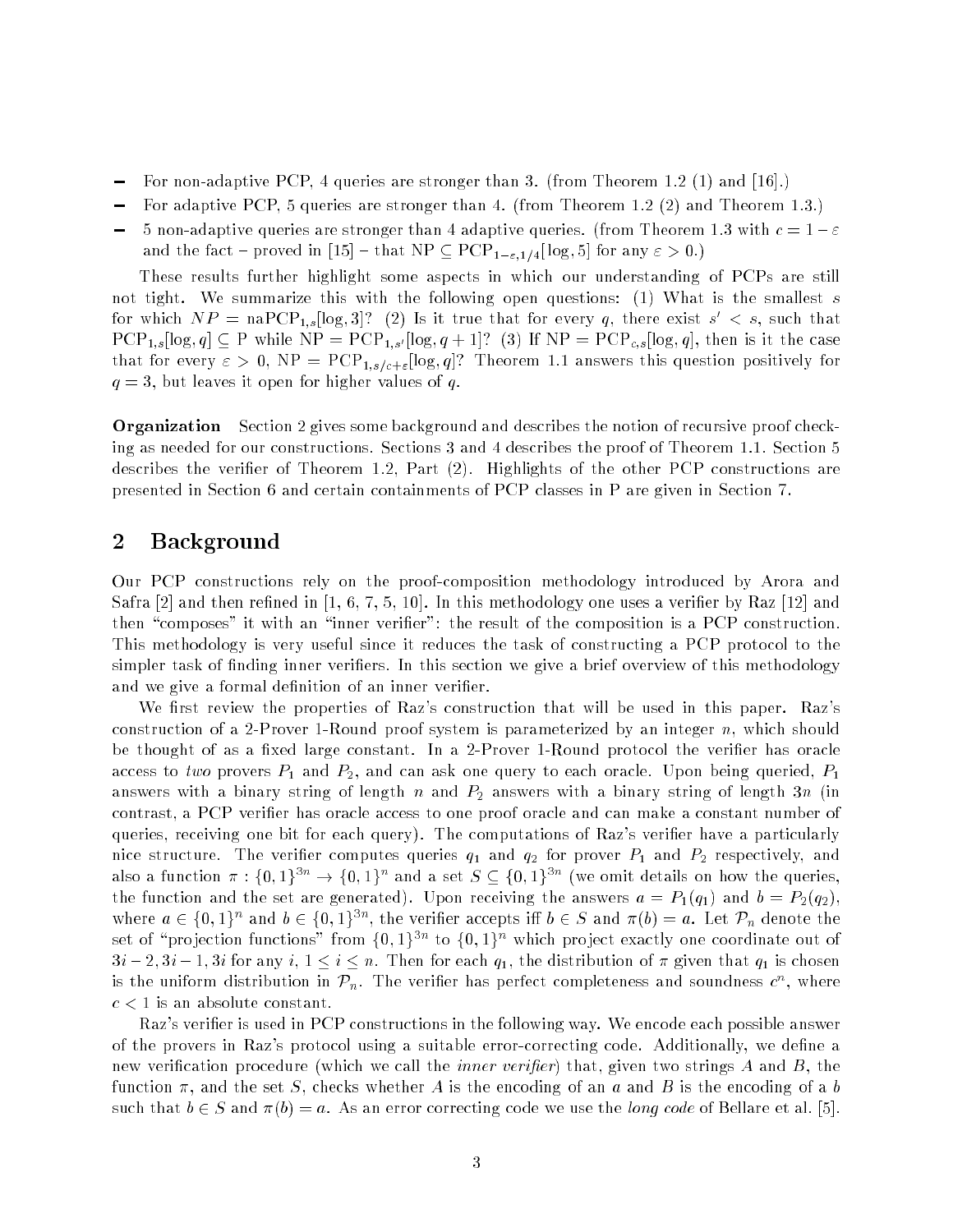The long code of a string  $a \in \{0,1\}^n$  is a string  $E_a$  (we let E stand for encoding) of length  $2^{2^n}$ whose entries are indexed by the functions  $f: \{0,1\}^n \to \{0,1\}$ , such that  $E_a(f) = f(a)$ . The long code is extremely wasteful, but since  $a$  is of constant length, we can afford such a redundancy, and it will simplify the checking procedures. When representing all the answers of a pair of Raz provers using the long code, we will adopt some useful conventions. First of all, we represent Boolean values as elements of  $\{1, -1\}$  rather than  $\{0, 1\}$ . The association is that  $-1$  stands for 1 (or true) and 1 stands for 0 (or false), so that the xor operator becomes integer multiplication. In the following we will denote by  $\mathcal{F}_n$  the set of functions  $f: \{-1, 1\}^n \to \{-1, 1\}$ ; also n will always be the parameter in Raz's protocol; we will usually let  $m = 3n$  be the length of an answer from prover  $P_2$  in Raz's protocol. We say that a string A indexed by functions  $f \in \mathcal{F}_n$  is 1-folded if  $A(f) = -A(-f)$ for every  $f$ . Codewords of the long code are 1-folded; in the rest of the paper we will restrict to 1-folded functions, this can be done without loss of generality using an access mechanism from [5]. A string B indexed by functions  $g \in \mathcal{F}_m$  is S-consistent, where  $S \subseteq \{0,1\}$ , if  $g_{|S} = n_{|S}$  implies  $B(g) = B(h)$ . Notice that the long code of an element of S is S-consistent. An access mechanism described in [10] allows us to restrict without loss of generality to S-consistent B.

To sum up, we are considering a modication of Raz's protocol where all the answers of the two provers are encoded using the long code (call the encoded provers  $LP_1$  and  $LP_2$ , where L stands for the use of the long code). We want to design a verifier that chooses  $q_1, q_2, S, \pi$  according to the same distribution of Raz's verifier, and then looks at the string  $A = LP_1(q_1)$  and  $B = LP_2(q_2)$ ; the access mechanism guarantees that A and B are 1-folded and B is  $S$ -consistent. Our goal is to test whether it is the case that A is the long code of some answer a and B is the long code of some b such that  $b \in S$  and  $\pi(b) = a$ . An *inner verifier* is a testing procedure for this task. We clearly want to read as few bits as possible from  $A$  and  $B$ , and also have a good soundness. The definition of soundness for an inner verifier is somewhat tricky. Intuitively, we would like the inner verifier to reject with high probability whenever the conditions that we are testing are not satisfied (i.e.  $A$  is not a codeword of the long code, or B is not a codeword, or B is the encoding of some b and A is the encoding of some a but we have  $\pi(b) \neq a$  and so on), but this is impossible to achieve without reading the tables entirely.

The right definition of soundness is that there be (possibly randomized) decoding procedures that can decode A and B, independently, into a pair of strings a and  $b \in S$  such that  $\pi(b) = a$ , whenever the inner verifier accepts with sufficiently large probability. We will use a randomized decoding procedure  $D_n$  that on input a 1-folded string  $A : \mathcal{F}_n \to \{-1,1\}$ , returns an element  $a = D_n(A) \in \{-1, 1\}^{\sim}$  (formally,  $D_n(A)$  is a random variable depending on the internal coin tosses of  $D_n$ ). We will not describe  $D_n$  later (the description requires some definitions on Fourier analysis). but we anticipate that if B is S-consistent then  $D_m(B) \in S$  with probability 1, and this allows us to concentrate solely on the "projection" condition  $\pi(b) = a$  in the formal definition of a good inner verifier below.

**Definition 1 (Good Inner Verifier)** An inner verifier V that has input  $A : \mathcal{F}_n \to \{-1,1\}$ ,  $D: \mathcal{F}_m \to \{-1,1\}$  and  $\pi: \{-1,1\}^{\cdots} \longrightarrow \{-1,1\}^{\cdots}$  is a  $(c,s,q)$ -good inner verifier if the following properties hold: (1) V makes a total number of at most q queries to A and B; (2) If A is the long code of a, B is the long code of b, and  $\pi(b) = a$ , then  $V(A, B, \pi)$  accepts with probability at least c (completeness); (3) for each  $\gamma > 0$ , there exists  $a \gamma' > 0$  that possibly depends on  $\gamma$  but is independent of n and m, such that for all 1-folded strings  $B$ , and all sets of 1-folded strings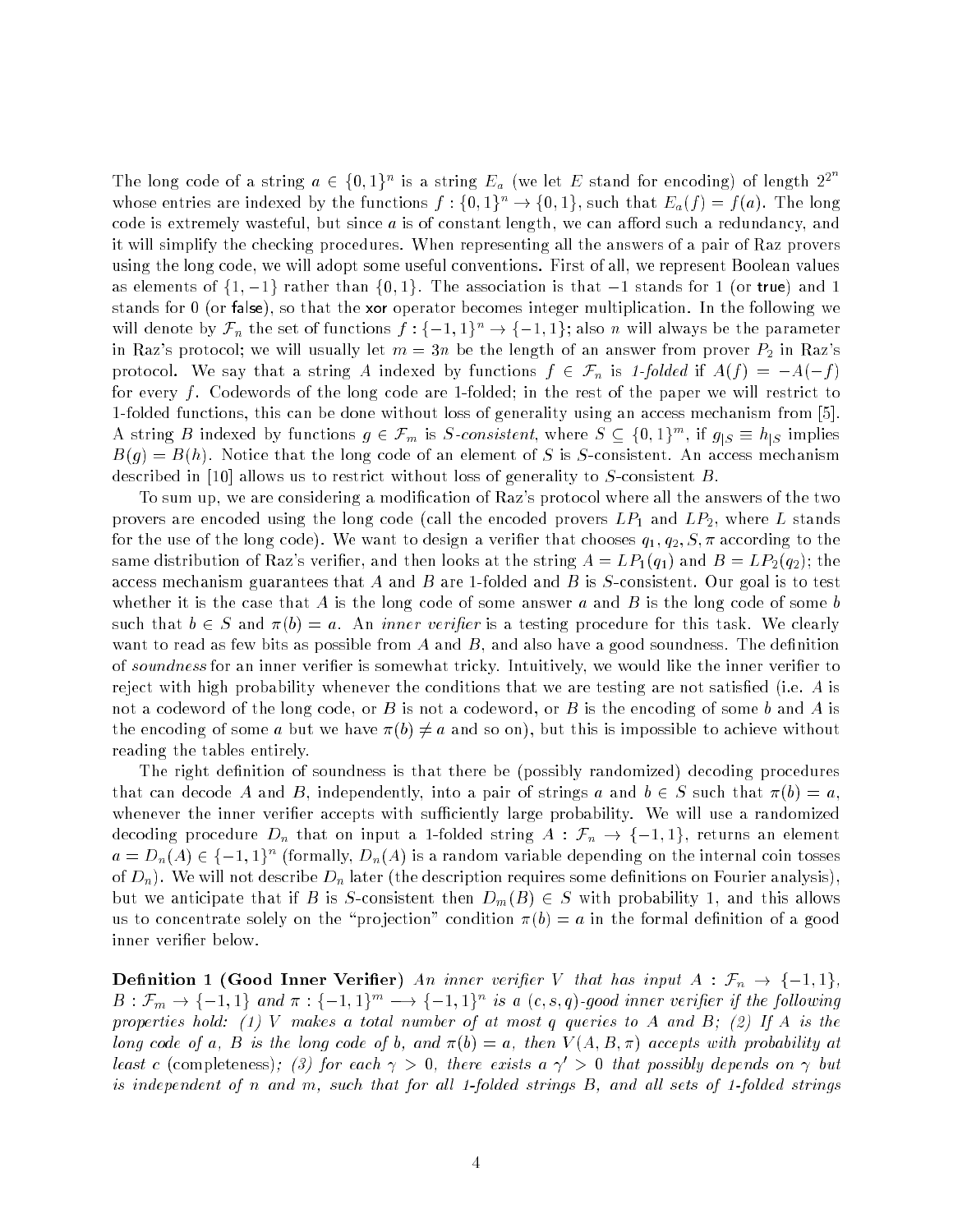$\{A \mid f \pi \in \mathcal{P}_n,$ 

$$
\Pr[V(A^{\pi}, B, \pi) \text{ accepts}] \ge s + \gamma \Longrightarrow \Pr[D_n(A^{\pi}) = \pi(D_m(B))] \ge \gamma'
$$

where the probabilities are taken over the uniform distribution of  $\pi$  in  $\mathcal{P}_n$  and over the internal coin tosses of V and D.

The above definition is based on the standard definition of an inner verifier (e.g. from [5]) but it incorporates the possibility that the decoding procedure be randomized<sup>3</sup> and also allows the soundness condition to be averaged over the choices of  $\pi$ . The latter is a technicality that is necessary to use some new results of Håstad [10], and it makes the definition less elegant as several details of the Raz verifier have to be taken into account explicitly (for example the fact that  $\pi$  is a pro jection, rather than an arbitrary function mapping  $\{-1,1\}$  and  $\{-1,1\}$ , and also that  $\pi$  is selected uniformly). The following theorem can be proved using standard techniques.

**Theorem 2.1 (Composition Theorem)** If there exists a  $(c, s, q)$ -good inner verifier, then for any  $\varepsilon > 0$ , NP = PCP<sub>c,s+ $\varepsilon$ </sub>[log,q]. Moreover, if there exists a  $(c, s, q)$ -good inner verifier that makes at most q queries non-adaptively, then  $NP = naPCP_{c,s+\epsilon} [\log,q]$ .

#### 3 The Adaptive 3-Query Protocol: A Motivating Discussion 3

Among the tasks of designing and analyzing PCP veriers, the latter used to be the more challenging one, but the wide applicability of the new analysis techniques based on Fourier transforms are shifting much of the difficulty on the design phase. We will spend much of this section motivating the intuition behind our optimal protocol and describing the ideas that lead to it.

As defined in the previous section, the inner verification problem is: given  $\pi$  and given oracle access to 1-folded strings A and B, test whether there exists a b such that B is the encoding of b and A is the encoding of  $\pi(b)$ . Equivalently, we want to test whether for every f,  $g_1$  and  $g_2$ , the following properties hold: (1)  $A(f) = B(f \circ \pi)$ ; (2)  $B(g_1 \wedge g_2) = B(g_1) \wedge B(g_2)$ ; (3)  $B(g_1g_2) = B(g_1)B(g_2)$ . We will call  $A$  and  $B$  consistent if they satisfy the above properties.

Assume A and B are consistent, and suppose  $A(f) = 1$ : then  $B(f \circ \pi) = 1$  and also for any h  $B(f \circ \pi \wedge h) = B(f \circ \pi) \wedge B(h) = 1 \wedge B(h) = 1$ . Similarly, if  $A(f) = -1$  then  $B(-f \circ \pi \wedge h) = 1$ for every h. So far we used only the first two properties of consistent strings  $A$  and  $B$ . Using also the third, we deduce that if A and B are consistent, then for any  $f \in \mathcal{F}_n$  and any  $g, h \in \mathcal{F}_m$ .

$$
A(f) = 1 \tmtext{ implies } B(g) = B(g(f \circ \pi \wedge h))
$$
  
and 
$$
A(f) = -1 \tmtext{ implies } B(g) = B(g(-f \circ \pi \wedge h)) .
$$
 (1)

Checking this condition is essentially the Monomial Basis Check (MBC) of Bellare et al. [5], with the minor twist of looking at both A and B (Bellare et al.  $|5|$  would instead look only at B, and then test separately whether A is consistent with  $B$ ). As a first proposal, we consider the test of Figure 1, which checks the Condition (1) for f, g and h chosen uniformly at random from their domain. It is possible to show that the MBC inner verifier is  $(1,3/4,3)$ -good, i.e., the soundness is

<sup>3</sup> Bellare et al. [5] used a deterministic procedure that returned a list of candidates, and this was conceptually similar to the randomized decoding idea that first appeared in [10]. A definition of inner verifier with respect to a randomized decoding procedure is explicit in [15].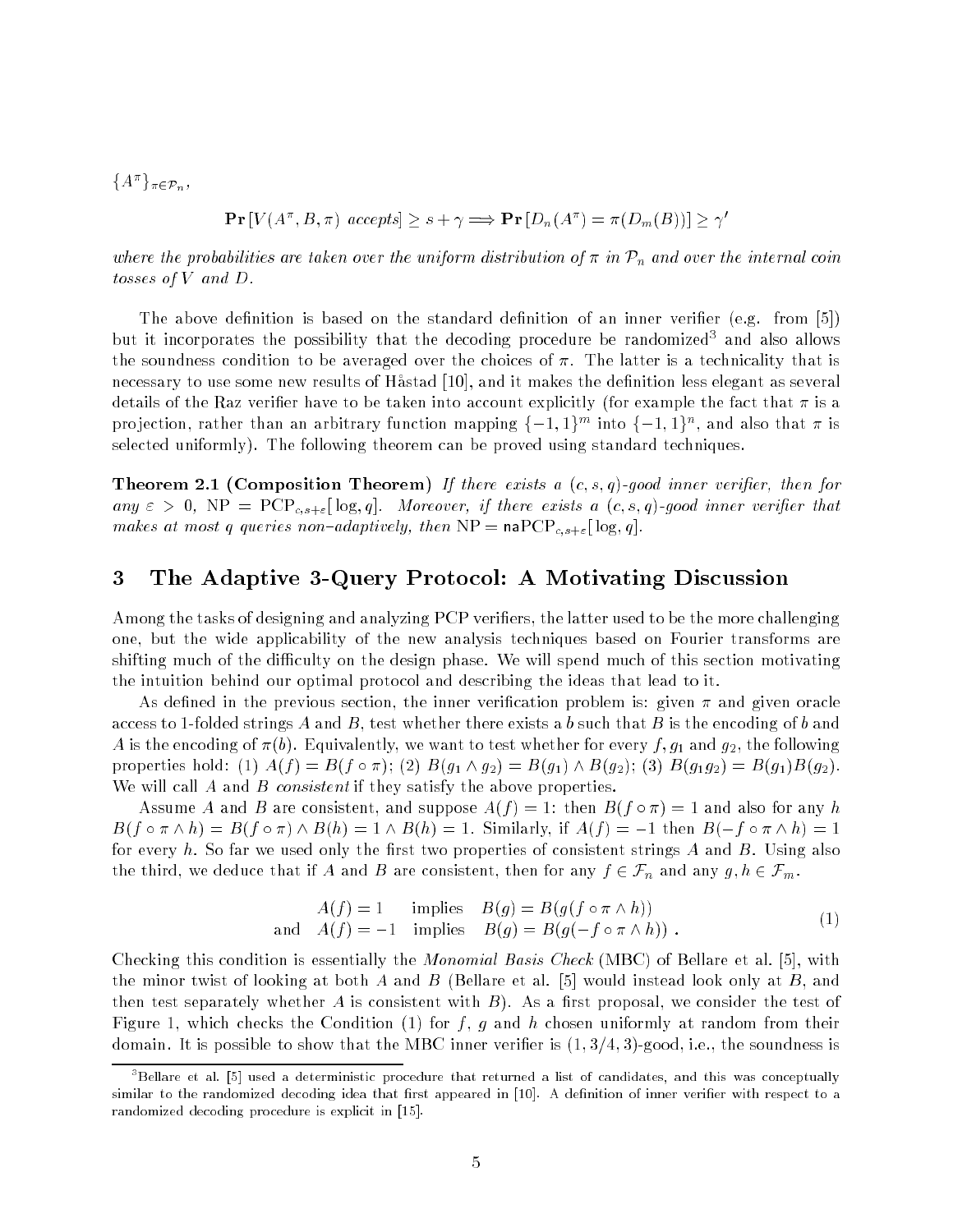Inner Verifier MBC  $(A, B, \pi)$ Choose uniformly at random  $f \in \mathcal{F}_n$ ,  $g, h \in \mathcal{F}_m$ if  $A(f) = 1$  then accept iff  $B(g) = B(g(f \circ \pi \wedge h))$ if  $A(f) = -1$  then accept iff  $B(g) = B(g(-f \circ \pi \wedge h))$ 

Figure 1: The Inner Verier based on the Monomial Basis Check of Bellare et al. [5].

```
Inner Verifier \text{BGS}_p(A, B, \pi)Choose uniformly at random f \in \mathcal{F}_n, g, h \in \mathcal{F}_mWith probability p do
if A(f) = 1 then accept iff B(g) = B(g(f \circ \pi \wedge h))if A(f) = -1 then accept iff B(g) = B(g(-f \circ \pi \wedge h))With probability 1 - p do
accept iff A(f) = B(g)B(g(f \circ \pi))
```
Figure 2: The Inner Verifier that combines Monomial Basis Check and Projection Test.

 $3/4$ . We omit the (not too hard) analysis, that is based on the techniques of [10]. The following argument shows that the analysis is tight: if  $A$  and  $B$  are inconsistent long codes then the MBC verifier accepts with probability  $3/4$ , and our decoding procedure will have success probability zero when working with two inconsistent Long codes.

Since the worst case for the MBC verifier arises when  $A$  and  $B$  are individually correct but inconsistent, we try to patch the MBC test by adding another test that handles this case well. A good candidate for this "patching" role is the Projection Test, where f is taken uniformly from  $\mathcal{F}_n$ , g is taken uniformly from  $\mathcal{F}_m$ , and the test accepts iff  $A(f) = B(g)B(g(f \circ \pi))$ . Indeed, one can verify that if A and B are inconsistent long codes, then with probability  $1/2$  over the choices of f and g the Projection Test rejects. Combining the two verification procedures, we define the  $BGS_p$ verifier (see Figure 2) that is very similar to one used in  $[5]$ . Omitted calculations (this time they are quite hard) show that it is best to set  $p = 1/3$  and that  $BGS<sub>1/3</sub>$  is a  $(1, 2/3, 3)$ -good verifier. i.e. the soundness is  $2/3$ . Again, the analysis can be shown to be tight: no setting of p can result in a verifier with soundness less than  $2/3$ .

A second look at the  $\mathrm{BGS}_p$  verifier reveals that the two possible tests to be executed are very related: if we pick  $h \equiv -1$  instead that according to the uniform distribution, then the Projection Test coincides with the MBC test4. Therefore, we can view  $\mathbf{D}\mathbf{G}\mathbf{S}_p$  in the following equivalent way: it first chooses to pick  $h$  according to one out of two possible distributions (i.e. either the uniform distribution on  $\mathcal{F}_m$  or the deterministic choice of setting  $h(b) = -1$  for every b), then it picks f and  $g$  uniformly and performs the MBC test. An alternative approach, that turns out to be much better, is to "shuffle" the distributions, and to skew the distribution of h pointwise. This gives rise to the definition of the B-MBC<sub>p</sub> verifier (Figure 3, top). The analysis of the BGS<sub>p</sub> verifier suggests

 $\Delta$  Recall that B is 1-folded — otherwise the claim would not be true.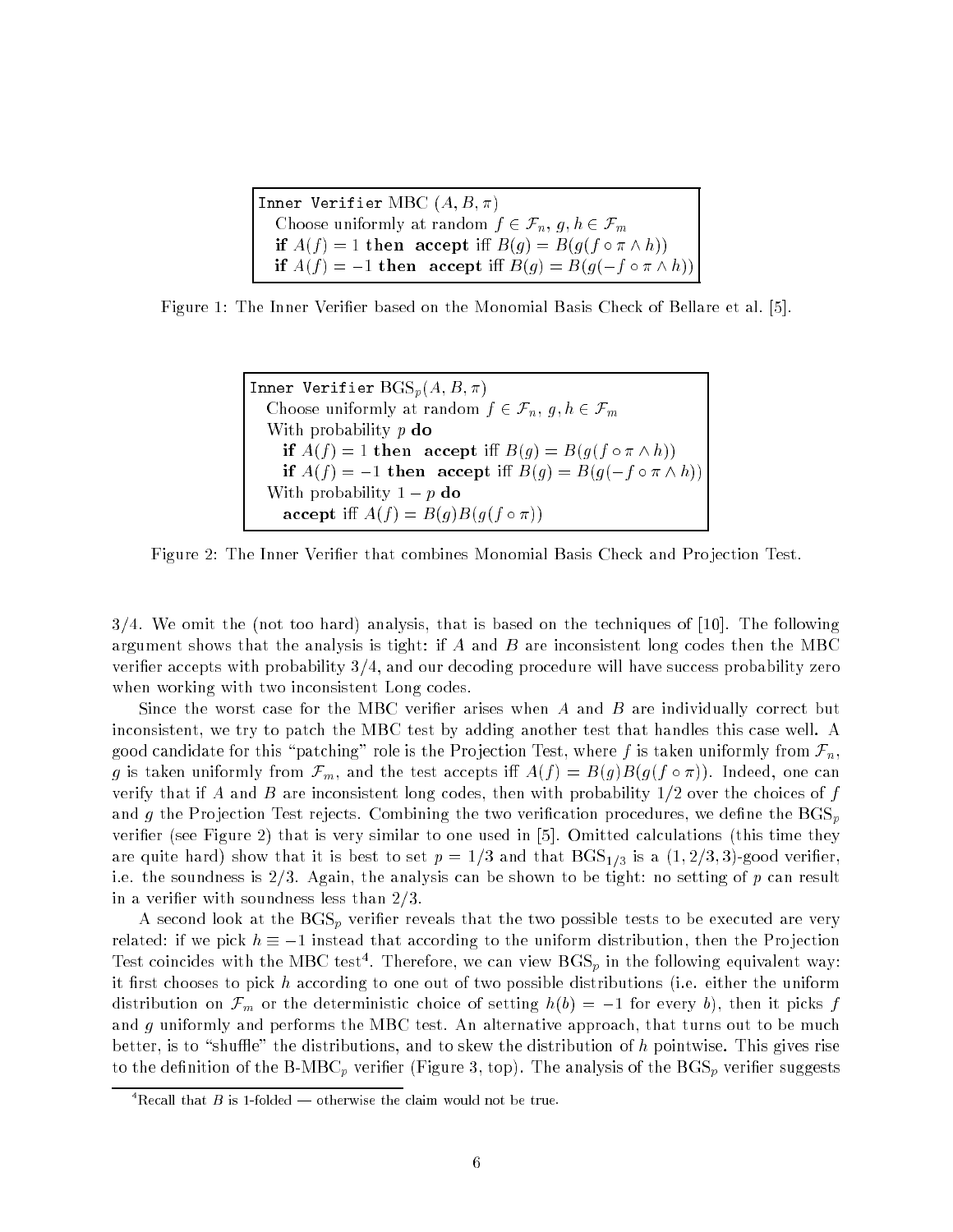Inner Verifier B-MBC<sub>p</sub> $(A, B, \pi)$ Choose uniformly at random  $f \in \mathcal{F}_n$ ,  $g \in \mathcal{F}_m$ Choose at random  $n \in \mathcal{F}_m$  such that  $\forall b \in \{-1, 1\}^{\sim}$ ,  $\mathbf{Pr}[n(b) = 1] = p$ if  $A(f) = 1$  then accept iff  $B(g) = B(g(f \circ \pi \wedge h))$ if  $A(f) = -1$  then accept iff  $B(g) = B(g(-f \circ \pi \wedge h))$ 

> In the Verifier II and  $U$ 3 (Assembly 1988). In the  $U$ 3 (Assembly 1988),  $U$ 3 (Assembly 1988),  $U$ 3 (Assembly 1988),  $U$ 3 (Assembly 1988),  $U$ 3 (Assembly 1988),  $U$ 3 (Assembly 1988),  $U$ 3 (Assembly 1988),  $U$ 3 (Assembly Set  $t = |1/\theta|, \, \varepsilon_1 = \sigma^2$  and  $\varepsilon_i = e_{i-1}$ Choose p 2 f"1; : : : ; "tg uniformly at random  $Run B-MBC_p(A, B, \pi)$

Figure 3: The B-MBC<sub>p</sub> verifier, a version of the MBC verifier where h is biased, and our final Inner Verifier IV3 $_{\delta}$ .

that it would be good to set  $p = 1/6$  in B-MBC<sub>p</sub>. Instead, it turns out that it is better to have p much smaller. We now see some details of the analysis.

Let A, B,  $\pi$  and p be fixed, and let  $X = X_{A,B,\pi,p}$  be the random variable whose value is 1 when B-MBC $_p(A, B, \pi)$  accepts and 0 otherwise . The acceptance probability of B-MBC $_p(A, B, \pi)$  is

$$
\mathbf{E}[X] = \mathop{\mathbf{E}}_{f,g,h} \left[ \left( \frac{(1 + A(f))}{2} \right) \left( \frac{(1 + B(g)B(g(f \circ \pi \wedge h)))}{2} \right) + \left( \frac{(1 - A(f))}{2} \right) \left( \frac{(1 + B(g)B(g(-f \circ \pi \wedge h))))}{2} \right) \right]
$$

Since A is folded, we always have  $-A(f) = A(-f)$ . Using the linearity of expectation and the fact that f and  $-f$  are identically distributed in the uniform distribution, we get

$$
\mathbf{E}[X] = 2 \mathop{\mathbf{E}}_{f,g,h} \left[ \left( \frac{(1 + A(f))}{2} \right) \left( \frac{(1 + B(g)B(g(f \circ \pi \wedge h)))}{2} \right) \right]
$$
  
=  $\frac{1}{2} + \frac{1}{2} \mathop{\mathbf{E}}_{f,g,h} [B(g)B(g(f \circ \pi \wedge h))] + \frac{1}{2} \mathop{\mathbf{E}}_{f,g,h} [A(f)B(g)B(g(f \circ \pi \wedge h))]$  (2)

(there would also be a term  $\frac{1}{2}$  **E**[A(f)] that we omit since it is zero).

 $\epsilon$ 

The expressions arising in (2) are extremely hard to bound, but we are fortunate that their analysis already appeared in the literature! Indeed they are the *same* expressions arising in a verifier that Hastad [10] constructs in order to prove a (tight) non-approximability result for satisable instances of MAX 3SAT. An equivalent description of the verifier of Håstad is the following: it asks the queries  $A(f)$ ,  $B(g)$  and  $B(-g(f \circ \pi \wedge h))$ , where f, g, h are generated as in B-MBC<sub>p</sub>, then

- if  $A(f) = 1$  it accepts iff  $B(g) = -B(-g(f \circ \pi \wedge h));$
- if  $A(f) = -1$  it accepts no matter what is the value of  $B(g)$  and  $B(-g(f \circ \pi \wedge h)).$

The sample space of  $A_{A,B,\pi,p}$  is given by the possible choices of f, g, and h.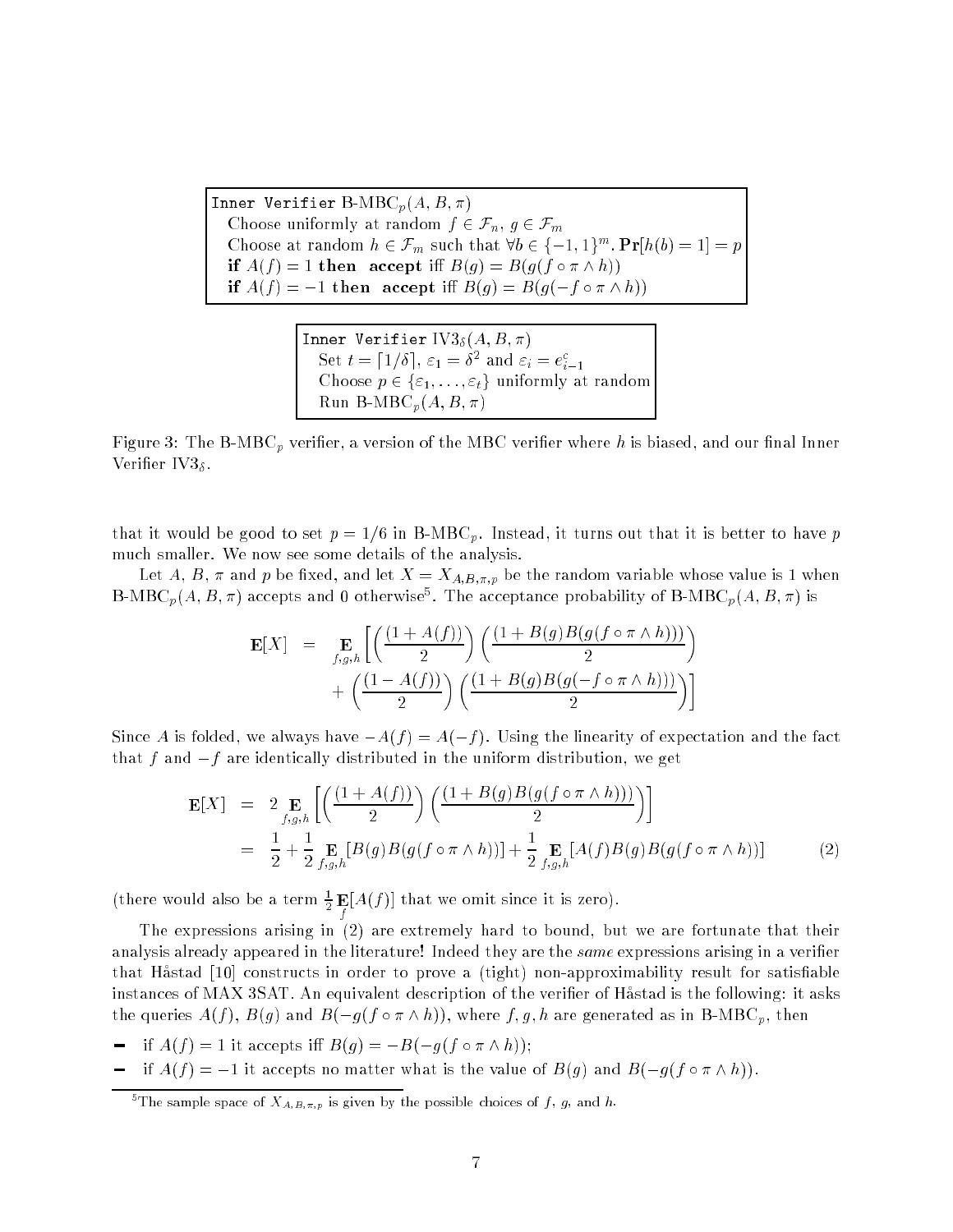(see steps (2) and (3) in the definition of the  $3S<sub>\varepsilon</sub>$  verifier [10, Page 23] and the comments in [10, Remark 4.12].)

Hastad proves that the expectation of  $B(g)B(g(f \circ \pi \wedge h))$  can be upper bounded by some arbitrarily small constant, for any B, and he also shows that whenever the expectation of  $A(f)B(g)B(g(f\circ$  $\pi \wedge h$ ) is non-negligible, then also the probability of success of the decoding procedure is nonnegligible. In order to bound the expectation of  $B(g)B(g(f \circ \pi \wedge h))$ , however, one cannot fix a particular p, but one has to pick p according to an appropriate distribution; also the bounds hold only if the expectation is also taken over  $\pi$ . There is a counter-example showing that the expressions of (2) cannot be bounded without going through such additional complications. For our purposes, it suffices to pick p according to the same distribution as in [10, Test 3S, Page 29] and then apply the results proved therein. Our final verifier  $\text{IV3}_{\delta}$ , described in Figure 3, is the same as B-MBC<sub>p</sub> except for the choice of p. The strange distribution of p is the particular one for which Hastad shows how to bound the expressions of (2). The constant c used in the definition of  $\varepsilon_1, \ldots, \varepsilon_t$  is an absolute constant which is left unspecified in [10]. Using results from [10], specifically Lemmas 4.6 and 4.10, we can prove that the soundness of IV3<sub>δ</sub> can be made arbitrarily close to 1/2 by choosing  $\delta$  small.

#### 4 4 Analysis of the 3-Query Protocol

In this section we will prove the following result.

**Theorem 4.1** For any  $\delta > 0$ , IV $\mathcal{S}_{\delta}$  is a  $(1, 1/2 + 2\delta, 3)$ -good inner verifier.

Theorem 1.1 follows from Theorem 4.1 and the Composition Theorem 2.1.

### 4.1 Fourier Transforms and the Long Code

We describe the basic definitions and machinery involved in the Fourier analysis of expressions arising out of the use of the long code. Recall that boolean functions take values in  $\{-1, 1\}$ throughout our discussion. We say that a function  $A : \mathcal{F}_n \to \{-1,1\}$  is linear iff  $A(f)A(g) = A(fg)$ for all  $f,g\in\mathcal{F}_n.$  There are  $2^{2^n}$  linear functions  $l_\alpha,$  one for each set  $\alpha\subseteq\{-1,1\}^n;$  it is defined as

$$
l_{\alpha}(f) = \prod_{a \in \alpha} f(a) .
$$

(By convention, we say that a product ranging over the empty set equals 1.) We will be using the following three standard properties of linear functions:

$$
l_{\alpha}(f)l_{\beta}(f) = l_{\alpha\Delta\beta}(f) , l_{\alpha}(f)l_{\alpha}(g) = l_{\alpha}(fg) , \mathbf{E}_{f}l_{\alpha}(f) = \begin{cases} 1 & \text{If } \alpha = \emptyset \\ 0 & \text{otherwise.} \end{cases}
$$
 (3)

It is useful to see a function  $A: \mathcal{F}_n \to \{-1,1\}$  as a real-valued function  $A: \mathcal{F}_n \to \mathcal{R}.$  The set of functions  $A:\mathcal{F}_n\to \mathcal{R}$  is a vector space over the reals of dimension  $2^{2^n}.$  We can define a scalar product between functions as

$$
A \cdot B = \frac{1}{2^{2^n}} \sum_{f \in \mathcal{F}_n} A(f) B(f) = \mathbf{E}[A(f) B(f)].
$$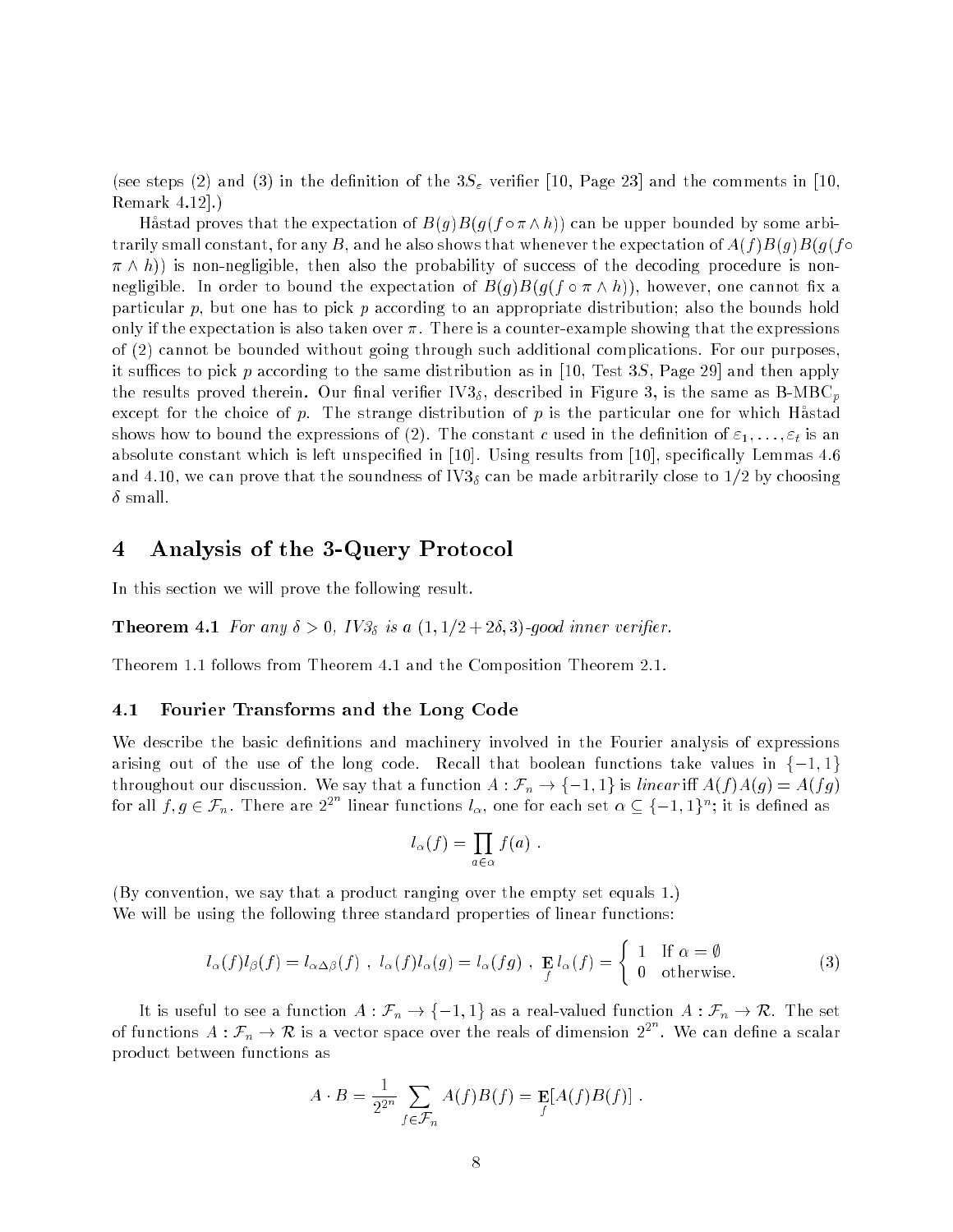Decoding Procedure  $D_n(A)$ ;  $\text{/}^*$   $A: \mathcal{F}_n \rightarrow \{-1,1\},$   $A$  1-folded.  $\text{*}/$ Choose  $\alpha \subseteq \{-1,1\}^n$  with probability  $A^*_\alpha$ . Pick an  $x \in \alpha$  uniformly at random and return x.

Figure 4: The Decoding Procedure

The set of linear functions is easily seen to form an orthonormal basis for the set of functions  $A: \mathcal{F}_n \to \{-1, 1\}.$  This implies that for any function such A we have the Fourier expansion

$$
A(f) = \sum_{\alpha} \hat{A}_{\alpha} l_{\alpha}(f), \qquad (4)
$$

where  $A_{\alpha} = A \cdot i_{\alpha}$  is the Fourier coefficient of A w.r.t  $\alpha$ . Observe that for a function  $A \cdot r_n \rightarrow$  $\{-1,1\}$ , we have  $-1 \leq A_{\alpha} \leq 1$  for any  $\alpha$ . Moreover, Parseval's identity implies that for every  $A: \mathcal{F}_n \to \{-1,1\}, \,\text{we have}\, \sum_{\alpha} A^2_{\alpha} = 1.$ 

It can be checked that (a proof of this appears in [10]) (i) if A is 1-folded, then  $A_\alpha = 0$  for all  $\alpha$ with  $|\alpha|$  even (in particular  $A_{\emptyset} = 0$ ), and (ii) if A is S-consistent, then  $\alpha \subseteq S$  for any  $\alpha$  such that  $\bm{\pi}_{\alpha}$   $\bm{\tau}$  v.

Given the definitions of Fourier coefficients, we are now ready to describe the decoding procedure that is used in the paper. This is done in Figure 4. We remark that the procedure is well-defined since Parseval's identity implies that  $A^2_\alpha$  in fact defines a probability distribution, and because the procedure will never get stuck by picking  $\alpha = \psi$  since  $A\psi = 0$ .

### 4.2 Technical Lemmas

We now state two technical lemmas that were used in the soundness analysis of our inner verifiers of Section 3. The proofs may be found in [10] as Lemmas 4.6,4,11 and Lemma 4.10 respectively.

 $\mathbf{A}$  . The set of the set of the set of the set of the set of the set of the set of the set of the set of the set of the set of the set of the set of the set of the set of the set of the set of the set of the set of t  $\lceil \delta^{-1} \rceil$ ,  $\varepsilon_1 = \sigma$  and  $\varepsilon_i = \varepsilon_{i-1}$  for  $1 \leq i \leq \iota$ , and  $p \in {\varepsilon_{i}, \dots, \varepsilon_{t}}$  is chosen uniformly at random, then for all 1-folded  $B : \mathcal{F}_m \to \{-1, 1\}$ 

$$
\left| \underset{\pi, p, f, g, h}{\mathbf{E}} \left[ B(g) B(g \cdot (f \circ \pi \wedge h)) \right] \right| \leq 3 \varepsilon_1^{1/2} + \frac{1}{t} \leq 4 \delta
$$

**Lemma 4.2** ([10]) For every  $\gamma, p > 0$ , there exists a constant  $\delta = \delta_{\gamma, p} > 0$  that depends only on  $\gamma, p$ , such that for all 1-folded strings B and all sets of 1-folded strings  $\{A^-\}_{\pi\in\mathcal{P}_n}, \; \bar{y}$ 

$$
\left| \underset{\pi, f, g, h}{\mathbf{E}} \left[ A^{\pi}(f) B(g) B(g \cdot (f \circ \pi \wedge h)) \right] \right| \geq \gamma,
$$

then  $\mathbf{r} \mathbf{r} | D_n(A^{\dagger}) = \pi(D_m(D)) | > 0$ .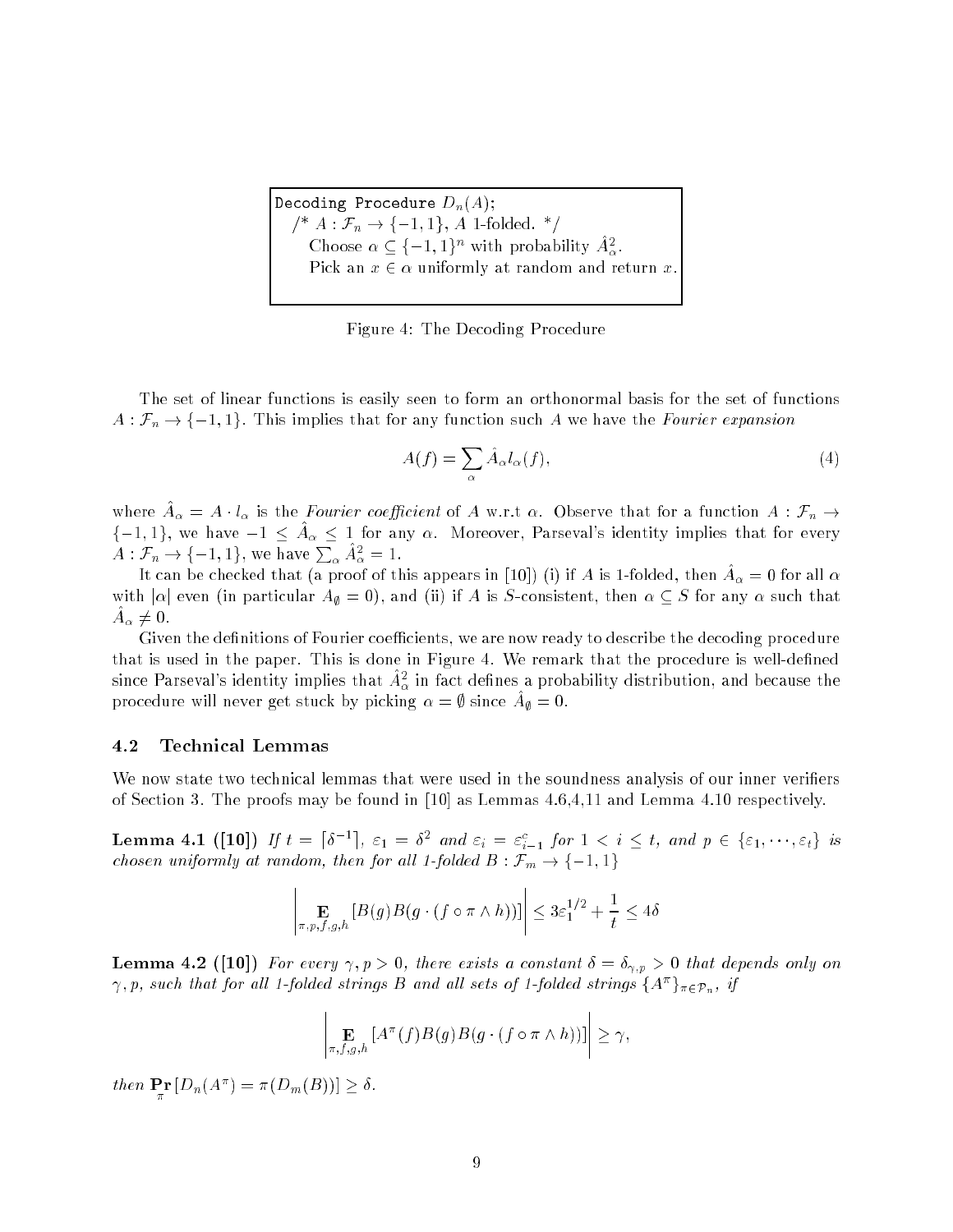Inner Verifier B-V $5_p$   $(A, B, \pi)$ Choose uniformly at random  $f_1, f_2 \in \mathcal{F}_n, g \in \mathcal{F}_m$ Choose at random  $n \in \mathcal{F}_m$  such that  $\forall b \in \{-1, 1\}^{\cdots}$ . **Pr**[h(b)  $\equiv 1$ ]  $\equiv p$ Let  $G_1 = g \cdot (f_1 \circ \pi \wedge f_2 \circ \pi \wedge h), G_2 = g \cdot (f_1 \circ \pi \wedge -f_2 \circ \pi \wedge h)$  $G_3 = g \cdot (-f_1 \circ \pi \wedge f_2 \circ \pi \wedge h), G_4 = g \cdot (-f_1 \circ \pi \wedge -f_2 \circ \pi \wedge h)$ if  $A(f_1) = 1$  and  $A(f_2) = 1$  accept iff  $B(G_1) = B(G_2) = B(G_3)$ if  $A(f_1) = 1$  and  $A(f_2) = -1$  accept iff  $B(G_1) = B(G_2) = B(G_4)$ if  $A(f_1) = -1$  and  $A(f_2) = 1$  accept iff  $B(G_1) = B(G_3) = B(G_4)$ if  $A(f_1) = -1$  and  $A(f_2) = -1$  accept iff  $B(G_2) = B(G_3) = B(G_4)$ 

> Inner Verier IV5 (A; B; )  $\lceil \delta^{-1} \rceil$  $\epsilon_1 = \sigma$  and  $\varepsilon_i = \varepsilon_{i-1}$  for  $1 \leq i \leq i$ .  $\blacksquare$  is a formulated problem at random. The contract of the set of  $\blacksquare$ Run B-V $5_p$   $(A, B, \pi)$

Figure 5: The 5 query adaptive inner verifier with a fixed  $p$  and the final inner verifier.

### 4.3 Proof of Theorem 4.1

**The Proof:** The statements about query complexity and completeness are clear, we verify the soundness claim. Recall that the probability of acceptance of IV3 $_{\delta}$  is

$$
\frac{1}{2} + \frac{1}{2} \mathop{\mathbf{E}}_{p,f,g,h} \left[ B(g) B(g(f \circ \pi \wedge h)) \right] + \frac{1}{2} \mathop{\mathbf{E}}_{p,f,g,h} \left[ A(f) B(g) B(g(f \circ \pi \wedge h)) \right].
$$

By Lemma 4.1,

$$
\left| \underset{\pi, p, f, g, h}{\mathbf{E}} \left[ B(g) B(g \cdot (f \circ \pi \wedge h)) \right] \right| \leq 3 \varepsilon_1^{1/2} + \frac{1}{t} \leq 4\delta
$$

and hence if  $\mathbf{F} \mathbf{r} | V(A^+, D, \pi)$  accepts  $> 1/2 + 2\sigma + \gamma$ , we must have

$$
\left|\mathop{\mathbf{E}}_{\pi,p,f,g,h}\left[A(f)B(g)B(g(f\circ\pi\wedge h))\right]\right|\geq 2\gamma
$$

and invoking Lemma 4.2, we can conclude that  ${\bf fr}\left[ D_n(A^{\times})\equiv \pi\left( D_m(D)\right) \right]\geq \eta$  where  $\eta>0$  depends upon  $\gamma$  but is *independent* of n, m. This concludes the proof that IV3<sub>δ</sub> is a  $(1, 1/2 + 2\delta, 3)$ -good inner verifier.  $\Box$ 

# 5 The Adaptive 5-Query Protocol

We now proceed to construct a PCP that makes 5 queries. The way to exploit the additional queries at our disposal is to look at two functions  $f_1, f_2 \in \mathcal{F}_n$  instead of just a single  $f \in \mathcal{F}_n$ . In the 3 query protocol, the rationale used was that if  $f(a) = 1$  then  $(f \wedge h)(a) = 1$  for any h and similarly for the case when  $f(a) = -1$ . Similarly if  $f_1(a) = f_2(a) = 1$ , then we must have  $(f_1 \wedge h)(a) = 1$ and  $(f_2 \wedge h)(a) = 1$  for any h, and these two tests can be performed (instead of just one test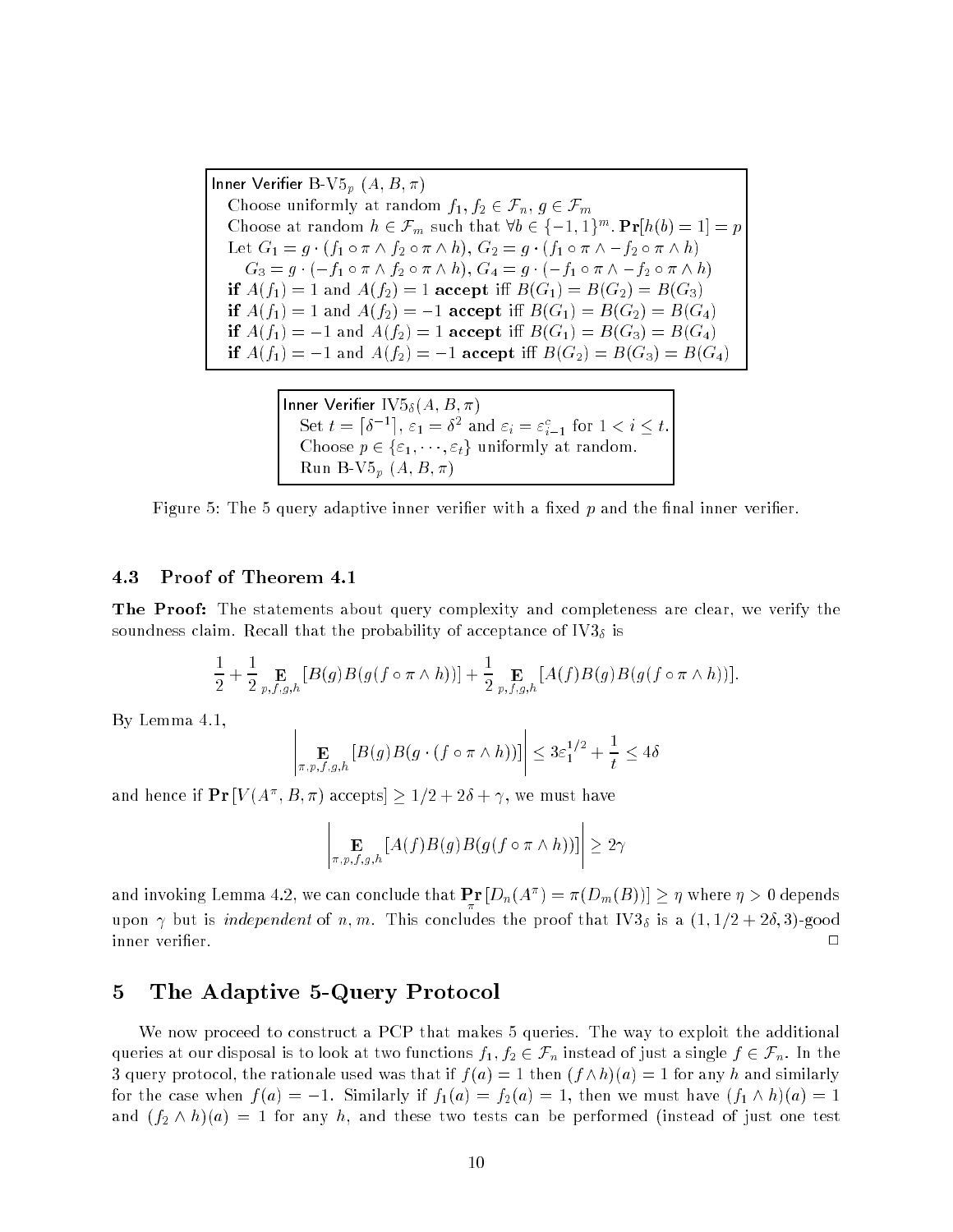$(f \wedge h)(a) = 1$  as was done in the 3 query protocol). As one might expect, this method yields soundness of  $(1/2)^2 = 1/4$  while making 5 (adaptive) queries (this construction follows the same idea of recycling one bit as in [15]). We now give a different test that gives no improvement over this test for the case of 5 adaptive queries, but which, however, has other applications (which shall be sketched in section 6) that the originally suggested one does not. We will use as basis for our test the following fact: if  $f_1(a) = f_2(a) = 1$ , then  $(f_1 \wedge f_2 \wedge h)(a) = (f_1 \wedge -f_2 \wedge h)(a) = (-f_1 \wedge f_2 \wedge h)(a)$ for any  $h$ . Thus, we will able to perform two equality tests while reading five bits, so one expects that the soundness should be  $(1/2)^2 = 1/4$  and indeed we shall prove that to be the case. In the actual protocol, however,  $f$  and  $h$  will belong to different spaces and this will be handled using the projection function  $\pi$ , and moreover, since we would like all queried bits (functions) to be unbiased, we will also xor these functions with an unbiased function  $q$ . This yields the inner verifier of Figure 5. As in the case of the 3 query protocol, we once again need to pick the bias  $p$  at random from a set of different possibilities for the analysis to work. This gives us the final inner verifier  $IV5_{\delta}$  of Figure 5.

We now analyze the soundness of  $IV5<sub>\delta</sub>$ . Let Y denote the indicator random variable for the acceptance of IV5<sub> $\delta$ </sub>, so that the probability that IV5<sub> $\delta$ </sub> accepts is just the expectation of Y over the choices of  $pf_1, f_2, g, h$ . Arithmetization of the test yields terms of the form  $\mathbf{E}[B(G_{j_1})B(G_{j_2})],$  $B$ (fi)B(f)B(Gj1)B(Gj2)]) $B$ (fi(J1)A(fi(J2)B(G1)B(G4)] and  $B$ (fi(J1)A(fi(J2)B(G2)B(G3)]. After straightfor the figure calculations of the form  $f_1, f_2, g, h$   $\downarrow$   $\vdots$   $\downarrow$   $\downarrow$   $\downarrow$   $\downarrow$   $\downarrow$   $\downarrow$   $\downarrow$   $\downarrow$   $\downarrow$   $\downarrow$   $\downarrow$   $\downarrow$   $\downarrow$   $\downarrow$   $\downarrow$   $\downarrow$   $\downarrow$   $\downarrow$   $\downarrow$   $\downarrow$   $\downarrow$   $\downarrow$   $\downarrow$   $\downarrow$   $\downarrow$   $\downarrow$  $\mathbf{B} = \mathbf{B} \cdot \mathbf{B}$ since the distribution of  $G_1, G_2$  is identical to the one of  $g, g \cdot (f \circ \pi \wedge h)$ ", we get

$$
\mathbf{E}[Y] = \frac{1}{4} + \frac{3}{4} \mathop{\mathbf{E}}_{p,f,g,h} [B(g)B(g \cdot (f \circ \pi \wedge h))] + \frac{1}{2} \mathop{\mathbf{E}}_{p,f,g,h} [A(f)B(g)B(g \cdot (f \circ \pi \wedge h))] - \frac{1}{4} \mathop{\mathbf{E}}_{p,f,1,f_2,g,h} [A(f_1)A(f_2)B(g \cdot (f_1 \circ \pi \wedge f_2 \circ \pi \wedge h))B(g \cdot (-f_1 \circ \pi \wedge -f_2 \circ \pi \wedge h))]
$$
\n(5)

The second term in the RHS above can be upper-bounded by  $4\delta$  using Lemma 4.1 as was done for the 3 query protocol, and if either of the last two terms has non-negligible absolute value, then the success probability of the randomized decoding strategies will also be non-negligible. The last claim follows from Lemma 4.2 and from Lemma 5.1 below.

**Lemma 5.1** For every  $\gamma, p > 0$ , there exists a constant  $\delta = \delta_{\gamma, p} > 0$  that depends only on  $\gamma, p$ , such that for all 1-folded strings B and all sets of 1-folded strings  $\{A^{\top}\}_{\pi\in \mathcal{P}_n}, \; \eta$ 

$$
\left|\mathop{\mathbf{E}}_{\pi,f_1,f_2,g,h}\left[A^\pi(f_1)A^\pi(f_2)B(G_1)B(G_4)\right]\right|\geq \gamma,
$$

and the state of the state of the

then  $\mathbf{r}_\pi^{\mathbf{r}}[D_n(A)] = \pi(D_m(D))] \geq 0$ .

and the state of the state of the

**Proof:** Using the Fourier expansions of  $A(f_i)$  and  $B(G_i)$  as in Equation 4, the properties of linear functions  $(3)$ , and using linearity of expectation, we transform the given expectation, for each fixed  $\pi \in \mathcal{P}_n$ , into

$$
\sum_{\alpha_1,\alpha_2,\beta_1,\beta_2} \hat{A}_{\alpha_1} \hat{A}_{\alpha_2} \hat{B}_{\beta_1 a b s} \hat{B}_{\beta_2 a b s} \underset{f_1,f_2,g,h}{\mathbf{E}} \left[ l_{\alpha_1}(f_1) l_{\alpha_2}(f_2) l_{\beta_1}(f_1 \circ \pi \wedge f_2 \circ \pi \wedge h) l_{\beta_2}(-f_1 \circ \pi \wedge -f_2 \circ \pi \wedge h) l_{\beta_1 \Delta \beta_2}(g) \right]
$$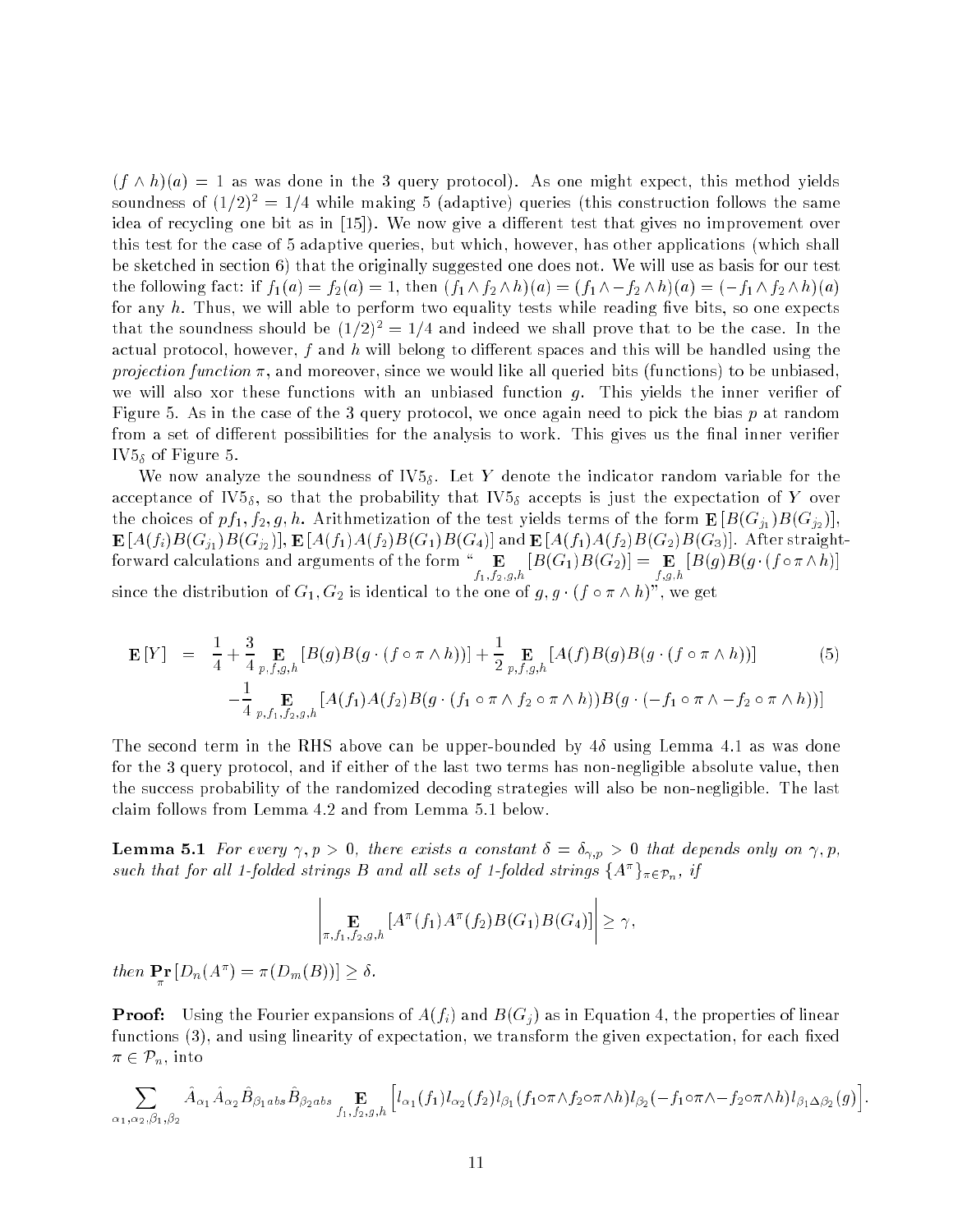Since g is picked uniformly and independently at random, the inner expectation is 0 unless  $\beta_1 = \beta_2 = \beta$  (say). Since  $f_1$  and  $f_2$  are also picked uniformly and independently at random, we can also conclude  $\alpha_1, \alpha_2 \subseteq \pi(\beta)$ . Some boolean algebra yields  $(f_1 \circ \pi \wedge f_2 \circ \pi \wedge h) \cdot (-f_1 \circ \pi \wedge -f_2 \circ \pi \wedge h) =$  $(-f_1f_2 \circ \pi \wedge h)$ . Incorporating all this, our expression simplifies to

$$
\sum_{\beta \atop \alpha_1, \alpha_2 \subseteq \pi(\beta)} \hat{A}_{\alpha_1} \hat{A}_{\alpha_2} \hat{B}_{\beta abs}^2 \mathbf{E} \left[ l_{\alpha_1}(f_1) l_{\alpha_2}(f_2) l_{\beta}(-f_1 f_2 \circ \pi \wedge h) \right].
$$

Since  $f_1(x)$ ,  $f_2(x)$  is chosen independently for different values of x, the inner expectation can be written as a product of expectations, one for each  $x \in \pi(\beta)$ . For  $x \in \pi(\beta)$ , define  $\beta_x = \{y \in \beta :$  $\pi(y) = x$ . If there exists  $x_0 \in \alpha_1 - \alpha_2$ , then the expectation

$$
E_{x_0} = \mathbf{E}\left[f_1(x_0) \prod_{y \in \beta_{x_0}} (-f_1(x_0) f_2(x_0) \wedge h(y))\right]
$$

occurs as one of the factors of the inner expectation, and since this expectation  $E_{x_0}$  can easily be seen to be 0, the original expectation will be 0 as well. This implies  $\alpha_1 \subseteq \alpha_2$ , and similarly we get  $\alpha_2 \subseteq \alpha_1$ , yielding  $\alpha_1 = \alpha_2$  whenever the inner expectation is non-zero. This further simplifies our expression to:

$$
\sum_{\substack{\beta,\alpha\\\alpha \subseteq \pi(\beta)}} \hat{A}_{\alpha}^{2} \hat{B}_{\beta}^{2}{}_{abs} \prod_{x \in \alpha} \mathbf{E} \left[ f_{1}(x) f_{2}(x) \prod_{y \in \beta_{x}} (-f_{1}(x) f_{2}(x) \wedge h(y)) \right] \prod_{x \in \pi(\beta)-\alpha} \mathbf{E} \left[ \prod_{y \in \beta_{x}} (-f_{1}(x) f_{2}(x) \wedge h(y)) \right]
$$
\n
$$
= \sum_{\substack{\beta,\alpha\\\alpha \subseteq \pi(\beta)}} \hat{A}_{\alpha}^{2} \hat{B}_{\beta}^{2}{}_{abs} \prod_{x \in \alpha} \left( \frac{-1}{2} + \frac{(2\varepsilon-1)^{\beta_{x}}}{2} \right) \prod_{x \in \pi(\beta)-\alpha} \left( \frac{1}{2} + \frac{(2\varepsilon-1)^{\beta_{x}}}{2} \right)
$$
\n
$$
\leq \sum_{\substack{\beta,\alpha\\\alpha \subseteq \pi(\beta)}} |\hat{A}_{\alpha}| \hat{B}_{\beta}^{2}{}_{abs} \prod_{x \in \alpha} (-1)^{\beta_{x}+1} \left( \frac{(-1)^{\beta_{x}}}{2} - \frac{(1-2\varepsilon)^{\beta_{x}}}{2} \right) \prod_{x \in \pi(\beta)-\alpha} (-1)^{\beta_{x}} \left( \frac{(-1)^{\beta_{x}}}{2} + \frac{(1-2\varepsilon)^{\beta_{x}}}{2} \right)
$$
\n
$$
= \sum_{\substack{\beta,\alpha\\\alpha \subseteq \pi(\beta)}} |\hat{A}_{\alpha}| \hat{B}_{\beta}^{2}{}_{abs} \prod_{x \in \alpha} \left( \frac{(-1)^{\beta_{x}}}{2} - \frac{(1-2\varepsilon)^{\beta_{x}}}{2} \right) \prod_{x \in \pi(\beta)-\alpha} \left( \frac{(-1)^{\beta_{x}}}{2} + \frac{(1-2\varepsilon)^{\beta_{x}}}{2} \right)
$$

where the last step follows from the fact that all non-zero terms have  $|\alpha|, |\beta|$  both odd (since A, B are 1-folded), and the power of  $(-1)$  multiplying the inner products can easily be seen to be  $|\beta|+|\alpha|$ . The last expression is the same as the one arising in Lemma 4.10 of [10], and if the expectation of this expression over the choice of  $\pi$  is at least  $\gamma$ , it has been shown in [10] that the decoding procedure has probability of success at least  $\delta = \delta_{\gamma, p}$ .

The following theorem has a proof similar to the one of Theorem 4.1.

**Theorem 5.1** For any  $\delta > 0$ , AIV $5_{\delta}$  is a  $(1, 1/4 + 3\delta, 5)$ -good inner verifier.

Theorem 1.2, Part (2), now follows from Theorem 5.1 and the Composition Theorem 2.1.

#### 6 6 Non-adaptive PCP constructions

This section sketches how improved non-adaptive PCPs may be derived from our adaptive PCP constructions of previous sections. Employing the naive conversion of adaptive PCPs into nonadaptive ones by reading all possible bits already yields that IV3<sub>δ</sub> (respectively IV5<sub>δ</sub>) is a  $(1,1/2 +$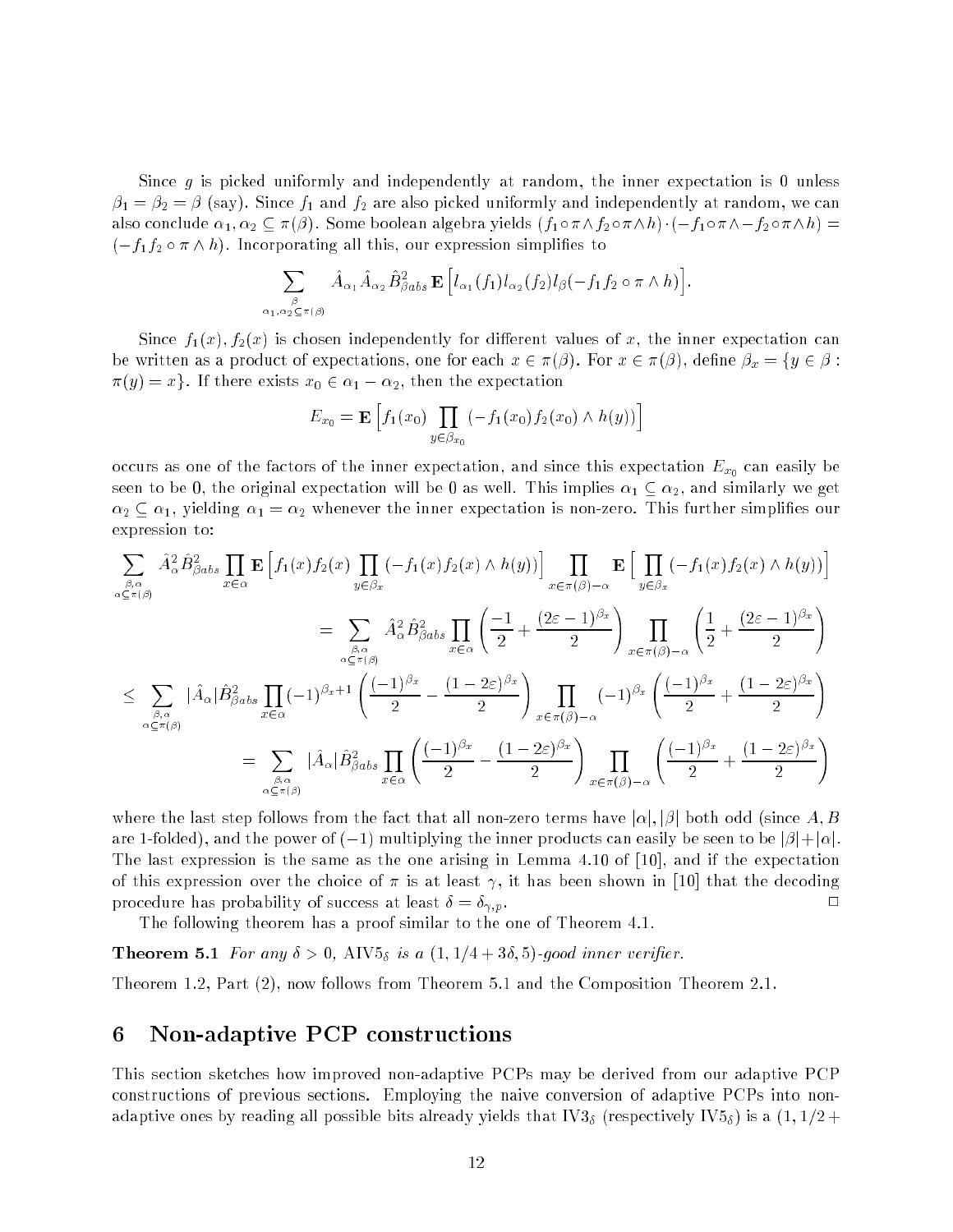Inner Verifier B-NAV $5_p$   $(A, B, \pi)$ Choose uniformly at random  $f_1, f_2 \in \mathcal{F}_n, g \in \mathcal{F}_m$ Choose at random  $n \in \mathcal{F}_m$  such that  $\forall b \in \{-1, 1\}^{\sim}$ ,  $\mathbf{Pr}[n(b) = 1] = p$ Let  $G_1 = g \cdot (f_1 \circ \pi \wedge f_2 \circ \pi \wedge h)$  $G_2 = g \cdot (f_1 \circ \pi \wedge -f_2 \circ \pi \wedge h), G_3 = g \cdot (-f_1 \circ \pi \wedge f_2 \circ \pi \wedge h)$ if  $A(f_1) = 1$  and  $A(f_2) = 1$  accept iff  $B(G_1) = B(G_2) = B(G_3)$ . if  $A(f_1) = 1$  and  $A(f_2) = -1$  accept iff  $B(G_1) = B(G_2)$ . if  $A(f_1) = -1$  and  $A(f_2) = 1$  accept iff  $B(G_1) = B(G_3)$ . if  $A(f_1) = -1$  and  $A(f_2) = -1$  accept iff  $B(G_2) = B(G_3)$ .

Figure 6: The Inner Verifier  $B-NAV5_n$ 

 $2\delta$ , 4)-good (respectively  $(1, 1/4 + 3\delta, 6)$ -good) non-adaptive inner verifier, which together with the Composition Theorem yields Parts (1) and (4) of Theorem 1.2.

To obtain a good 5 query non-adaptive inner verier, we modify the non-adaptive version of B-V5<sub>p</sub> (that reads 6 bits) to give the verifier B-NAV5<sub>p</sub> (see Figure 6) that, instead of reading all  $B(G_i)$  for  $1 \leq i \leq 4$ , does not read bit  $B(G_4)$ , and does not perform any of the tests involving  $B(G_4)$ . As usual, our final inner verifier NAIV5<sub>δ</sub> runs B-NAV5<sub>p</sub> after picking p at random from a suitable set. In the three cases when either  $A(f_1) \neq 1$  or  $A(f_2) \neq 1$  (or both), NAIV5<sub>5</sub> performs only one test, while when  $A(f_1) = A(f_2) = 1$  it performs two tests. This implies that the soundness of NAIV5 is at least 3=4-1=2+1=4-1=4 = 7=16 (which is the probability of accepting random, but inconsistent, long codes). One can, however, show, using the same techniques as that of Section 5, that this bound is achieved, and that NAIV58 is a  $(1,\frac{16}{16}+\frac{\gamma}{4},5)$ -good non-adaptive inner veriner, thereby proving Part (3) of Theorem 1.2.

#### $\overline{7}$ 7 Weakness Results for PCPs

In this section, we prove that PCP classes with certain query complexity and error probability are weak in the sense that they can only capture languages in P. We achieve this goal by providing approximation algorithms for constraint satisfaction problems and then invoking the following result.

**Fact 1 ([13])** If there exists a polynomial time factor r approximation algorithm for  $MAX$  kCSP, then  $PCP_{c,s}[\log,k] \subset P$  for any  $s/c < r$ .

Existing approximation algorithms in [13, 14, 16] for various MAX  $k\text{CSP}$  problems therefore imply that  $PCP_{c,s}[\log,3] \subseteq P$  for any  $s/c < 1/2$ , na $PCP_{1,s}[\log,3] \subseteq P$  for any  $s < 5/8$ ,  $\text{PCP}_{c,s}[\log, k] \subseteq \text{P}$  for any  $s/c < 2^+$  , and lastly nap $\text{CF}_{1,s}[\log, k] \subseteq \text{P}$  for any  $s < (k+1)/2^+$ .

Our first result relies on a semidefinite programming relaxation of MAX 4CSP using a methodology of Karloff and Zwick  $[11, 16]$  and a numerical analysis of the approximation ratio guaranteed by rounding the SDP solution using a random hyperplane with certain probability and using a random assignment to the variables with the remaining probability.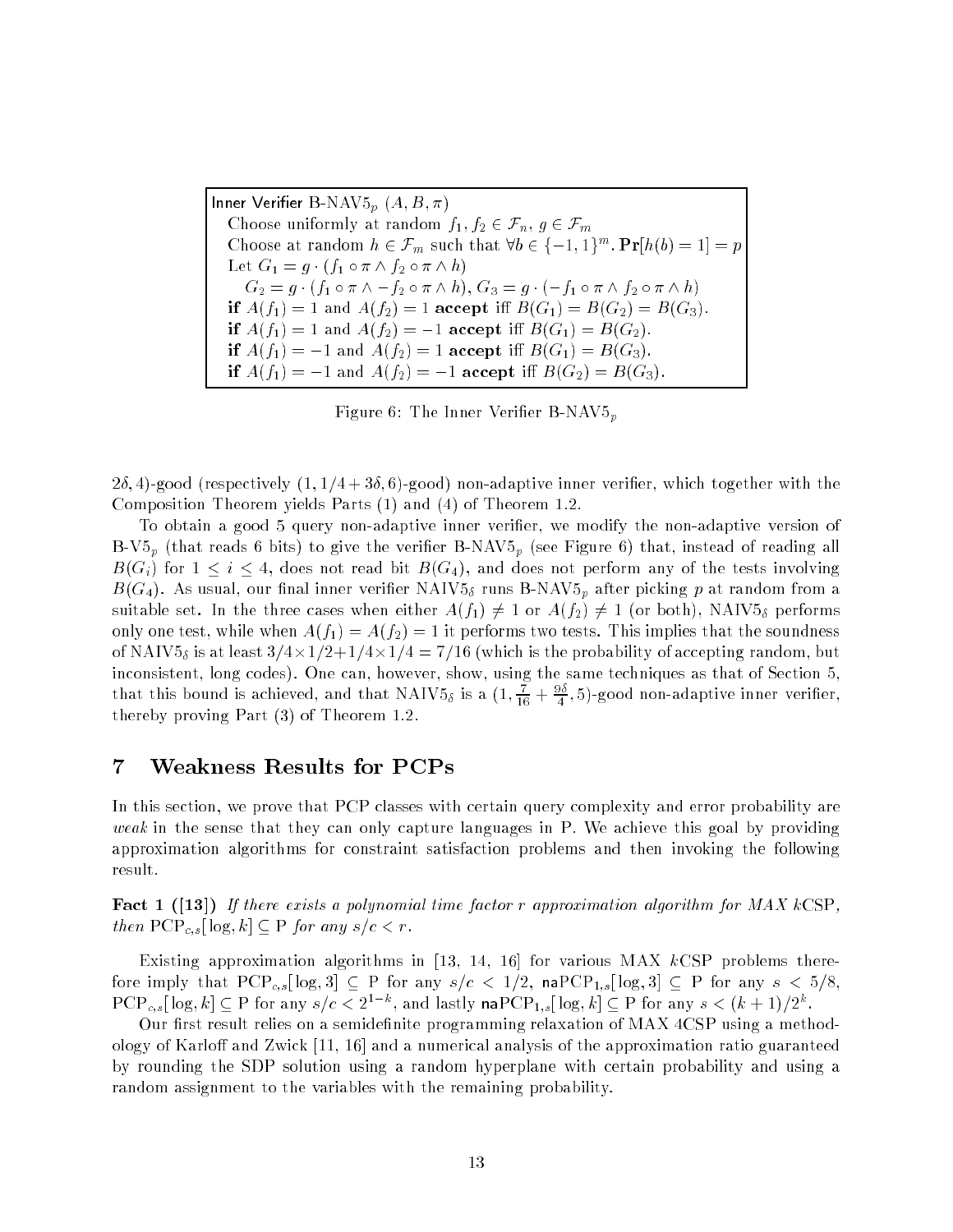**Theorem 7.1** There exists a polynomial time algorithm for approximating MAX  $4CSP$  within a factor of 0.33 of the optimum.

**Corollary 7.1** For any  $s/c < 0.33$ , we have  $PCP_{c,s}[\log A] \subseteq P$ .

By the above corollary adaptive PCPs making 4 queries cannot achieve a soundness of 0.33 if they have near-perfect completeness; however, a 5-query non-adaptive PCP construction with near-perfect completeness and soundness  $0.25$  is known [15]. Thus, we exhibit the first instance where adaptive PCPs are strictly less powerful than non-adaptive PCPs that just make one extra query (unless  $P \neq NP$ ).

Finally, we obtain limitations on the power of k query PCPs for larger values of  $k$ , for the special cases of perfect and near-perfect completeness.

**Theorem 7.2** For an  $\varepsilon > 0$ ,  $PCP_{1,3/(2^k+1)-\varepsilon}[\log k] \subseteq P$ .

**Proof:** Consider a (possibly adaptive) PCP verifier  $V$  that makes  $k$  queries, has perfect completeness, has soundness less than  $3/(2<sup>k</sup> + 1)$ , and recognizes a language L. We show how to, in polynomial time, construct a proof that will be accepted by V with probability at least  $3/(2^k + 1)$ for inputs  $x \in L$ . This is achieved by considering a random proof and a proof constructed by finding a satisfying assignment to an appropriately constructed satisfiable 2SAT instance, and taking the "better" of the two proofs. Note that this yields the following polynomial time procedure to decide membership of x in  $L$ : construct the afore-mentioned proof in polynomial time (if construction of the proof fails say because the 2SAT instance was not satisfiable, then we know that  $x \notin L$ , so reject x immediately) and then accept x iff the proof will be accepted with probability at least  $3/(2^k + 1)$  (since V has logarithmic randomness this can be checked in polynomial time).

For any particular choice R of the random bits of V, the computation of V can be modeled as a decision tree  $T_R$  of depth at most k. Let  $m_1$  (respectively  $m_2$ ) denote the fraction of R's for which  $T_R$  has exactly one accepting "leaf" (respectively exactly two accepting leaves). Let  $m_3 = 1 - m_1 - m_2$  be the fraction of R's for which  $T_R$  has at least three accepting leaves.

It is easy to see that the probability that a decision tree  $T_R$  with exactly  $l$  accepting leaves accepts a random proof equals  $\frac{1}{2k}$ , and hence the probability that  $V$  accepts a random proof is at least  $\frac{\sqrt{m_1+m_2+m_3}}{2k}$ . (This is because each decision tree of V has the property that configurations corresponding to two distinct leaves can never occur simultaneously: and hence the events of the various accepting leafs of a particular tree occurring are mutually exclusive.)

For the case when  $x \in L$ , consider the following proof: For each tree  $T_R$  with just one accepting leaf, create unary clauses consisting of the (at most  $k$ ) literals which when set to true will make  $T_R$  accept (these literals will correspond to the variables on the path from the root to the unique accepting leaf in  $T_R$ ). For each tree  $T_R$  with exactly two accepting leaves, there must exist a variable x such that both the left and right subtrees of the tree rooted at x have exactly one accepting leaf. Create unary clauses as before for the variables (other than x) which occur in the path from the root of  $T_R$  to x, and if  $l_1, l_2, \ldots, l_p$  and  $r_1, r_2, \ldots, r_q$  are the literals which when set to true will make  $T_R$  accept in the cases when  $x = 0$  and  $x = 1$  respectively, create the (at most 2k) clauses  $\bar{x} \Rightarrow l_1, \ldots, \bar{x} \Rightarrow l_p \text{ and } x \Rightarrow r_1, \ldots, x \Rightarrow r_q.$ 

Since V has perfect completeness and  $x \in L$ , the 2CNF formula C comprising all clauses so created must be satisfiable, and using the polynomial time algorithm for 2SAT, a satisfying assignment  $\sigma$  for C can be found. Now, let  $\Pi$  be the proof that agrees with  $\sigma$  on all variables (bits)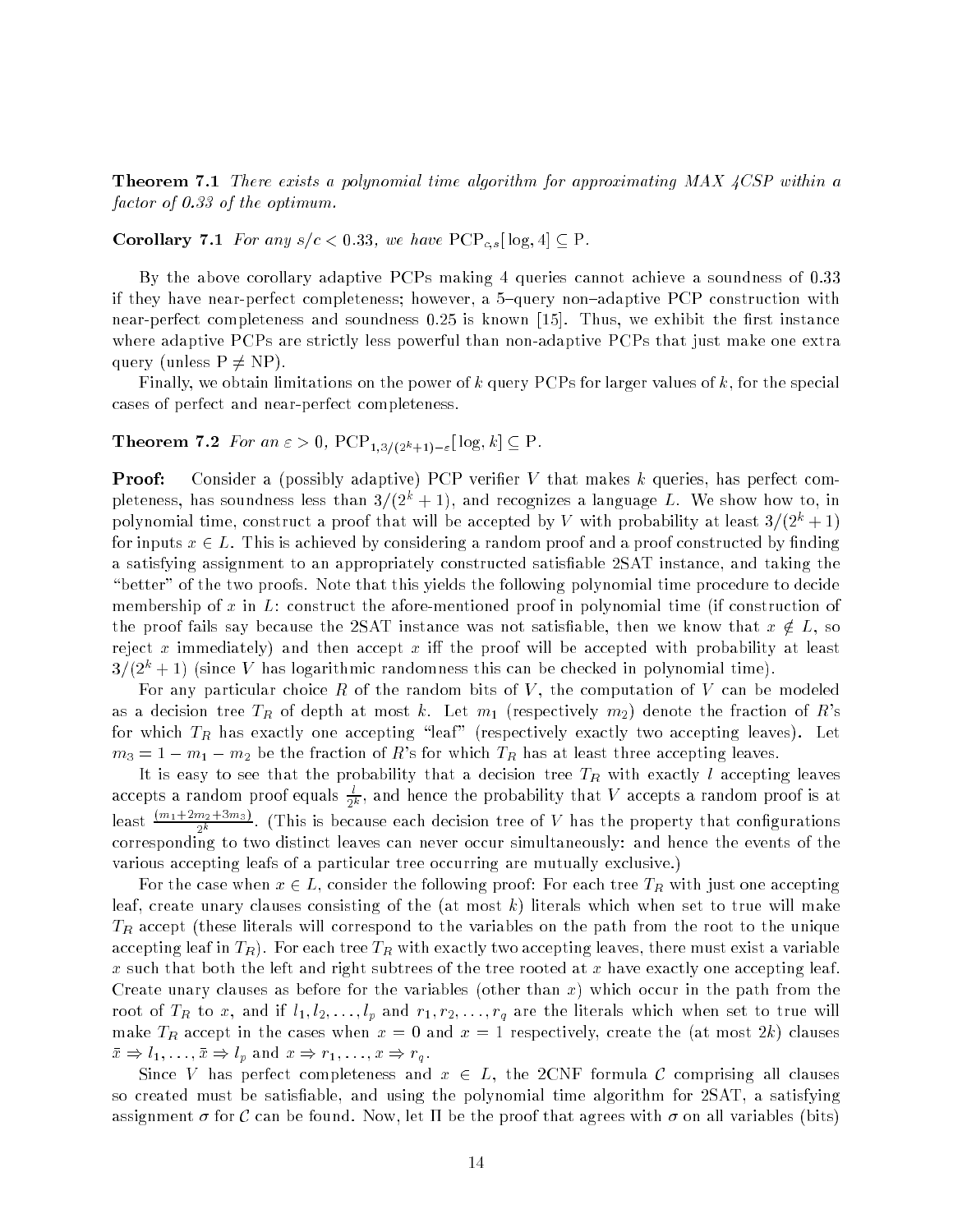occurring in the clauses of C, and arbitrary elsewhere. Clearly, the probability that V accepts  $\Pi$  is at least the probability that V chooses an R such that  $T_R$  has at most 2 accepting leaves, which is  $m_1 + m_2$ .

Combining the bounds on acceptance probability for a random proof and  $\Pi$ , we get that, in the case when  $x \in L$ , we can, in polynomial time, construct a proof that is accepted by V with probability at least

$$
\min_{m_1, m_2, m_3: m_1 + m_2 + m_3 = 1} \max \left\{ m_1 + m_2, \frac{m_1 + 2m_2 + 3m_3}{2^k} \right\} = \frac{3}{2^k + 1}
$$

**Theorem 7.3** We have, for any  $\varepsilon > 0$ ,  $\text{PCP}_{1-\varepsilon,s}[\log_{\gamma} k] \subseteq \text{P}$ , where  $s = \frac{1}{2^{k}+2} - O(k)$  $k\varepsilon^{1/3}$  $2^k+2$  ).

### Proof:

The idea is the same as the above proof, the only difference is that the 2CNF formula  ${\cal C}$  created as above will not in general be satisfiable since  $V$  no longer has perfect completeness. If  $V$  has completeness  $1-\varepsilon$ , however, it is easy to check that at least a fraction  $1-\varepsilon/(m_1+m_2)$  of the clauses in C will be satisfiable, and hence we can run the polynomial time algorithm of Zwick [16] for nearly satisfrable instances of 2SAT to find an assignment  $\sigma$  satisfying at least  $1-O((\varepsilon/(m_1+m_2))^{\varepsilon_{i-1}}$  of the clauses in C. As before, considering a random proof and a proof  $\Pi$  constructed so that it agrees with  $\sigma$  on all its variables and is arbitrary elsewhere, will imply, after a few simple calculations, that the soundness of the verifier cannot be strictly less than

$$
\min_{m_1, m_2, m_3: m_1 + m_2 + m_3 = 1} \max \left\{ m_1 + m_2 - O(k \varepsilon^{1/3}), \frac{m_1 + 2m_2 + 3m_3}{2^k} \right\} = \frac{3}{2^k + 2} - O(\frac{k \varepsilon^{1/3}}{2^k + 2}).
$$

# 8 Free bits and our PCP constructions

Informally, a PCP system with query complexity q is said to have free bit complexity f for some  $f \leq q$  if after reading some f bits, the verifier can uniquely determine the values of the remaining  $q - f$  query bits that will make it accept. The notation  $\text{FPCP}_{c,s}[\log, f]$  stands for a PCP system with logarithmic randomness, completeness c, soundness s and free bit complexity f. The free bit complexity of a PCP is an extremely important one since it has direct applications to proving the hardness of approximating Vertex Cover as is formalized in the following lemma:

**Lemma 8.1** ([5]) If  $NP \subseteq FPCP_{c,s}[\log f]$ , then approximating Vertex Cover up to a factor of  $1 + \frac{1}{2^{f-c}} - \varepsilon$  is NP-hard for any  $\varepsilon > 0$ .

The best hardness result known for vertex cover is  $7/6-\varepsilon$ , for any  $\varepsilon > 0$ , and is obtained using the above lemma with the two free bit PCP construction of Håstad [10], which has completeness  $1-\varepsilon$  and soundness  $1/2$ , for any  $\varepsilon > 0$ . We now prove that we can achieve the same soundness while also guaranteeing perfect completeness, thereby answering in the affirmative a question raised in [5].

**Theorem 8.1** For any  $\varepsilon > 0$ , we have NP  $\subseteq$  FPCP<sub>1,1/2+ $\varepsilon$ </sub>[log, 2].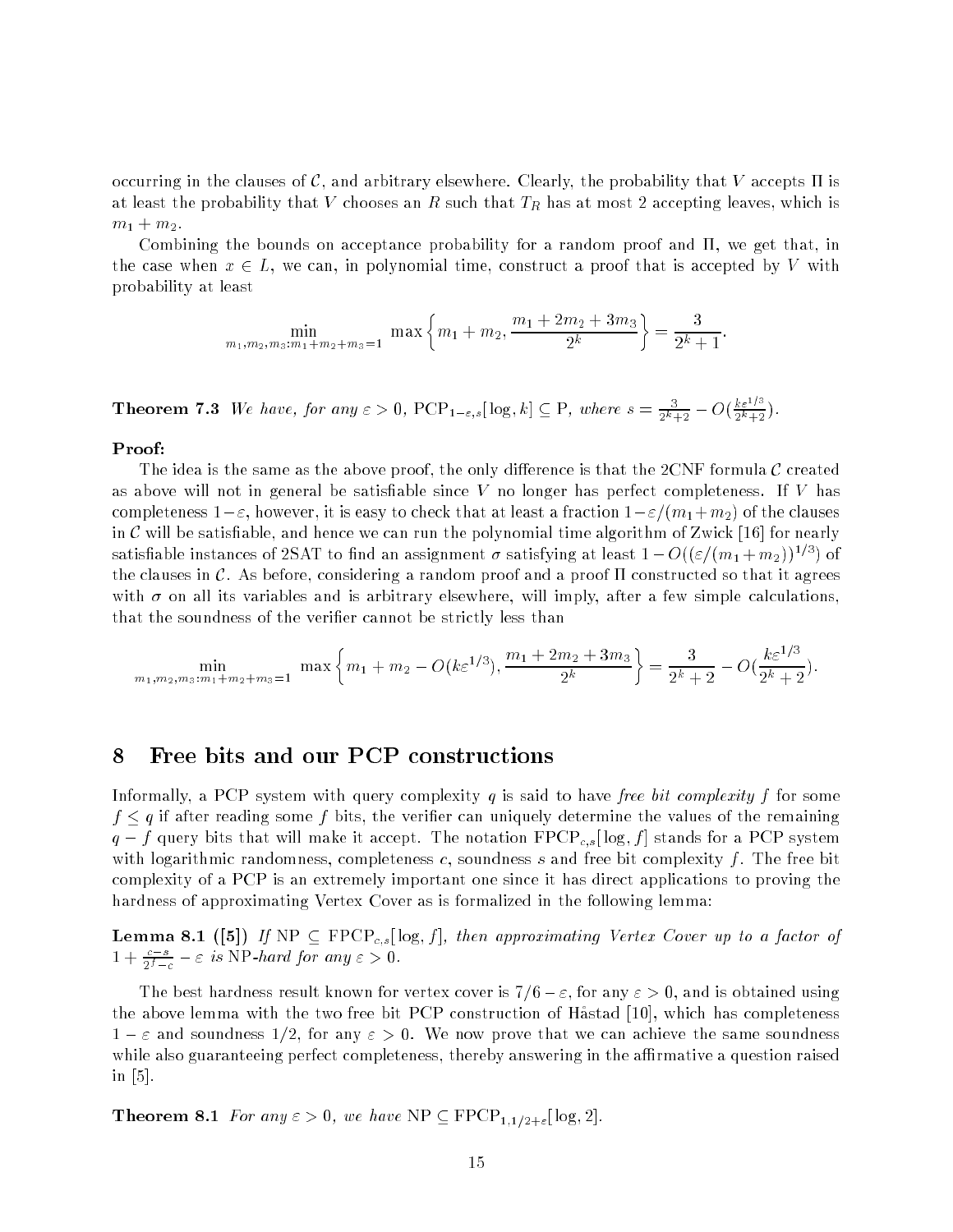**Proof:** We just observe that the inner verifier  $IV3<sub>δ</sub>$  uses just two free bits. This is because, once  $A(f)$  and  $B(g)$  are read, the verifier "knows" the values it expects for the other bits it reads. The  $\Box$ theorem now follows employing the soundness bound noted in Theorem 4.1. <sup>2</sup>

By lemma 8.1, we are able to match the best known hardness result for approximating Vertex Cover while only using perfect completeness, indicating that non{perfect completeness is not inherent at least for the best known result today on Vertex Cover. We also note the following result:

**Theorem 8.2** For any  $\varepsilon > 0$ , we have NP  $\subseteq$  FPCP<sub>1,1/4+ $\varepsilon$ </sub>[log, 3].

**Proof:** Follows from the fact that the inner verifier  $IV5_{\delta}$  uses only 3 free bits.

# Acknowledgments

We would like to thank Uri Zwick for having provided us with the code he used in [11, 16]. We are grateful to Oded Goldreich for several valuable discussions, and for comments on a preliminary version of this paper.

# References

- [1] S. Arora, C. Lund, R. Motwani, M. Sudan, and M. Szegedy. Proof verication and hardness of approximation problems. Journal of the  $ACM$ , 45(3):501–555, 1998. Preliminary version in Proc. of FOCS'92.
- [2] S. Arora and S. Safra. Probabilistic checking of proofs: A new characterization of NP. Journal of the  $ACM$ ,  $45(1)$ :70-122, 1998. Preliminary version in *Proc.* of FOCS'92.
- [3] L. Babai, L. Fortnow, L. Levin, and M. Szegedy. Checking computations in polylogarithmic time. In Proceedings of the 23rd ACM Symposium on Theory of Computing, pages  $21{\text -}31$ , 1991.
- [4] L. Babai, L. Fortnow, and C. Lund. Non-deterministic exponential time has two-prover interactive protocols. Computational Complexity, 1:3-40, 1991. Preliminary version in Proc. of FOCS'90.
- [5] M. Bellare, O. Goldreich, and M. Sudan. Free bits, PCP's and non-approximability  $-$  towards tight results.  $SIAM Journal$  on Computing,  $27(3):804-915$ , 1998. Preliminary version in Proc. of FOCS'95.
- [6] M Bellare, S. Goldwasser, C. Lund, and A. Russell. Efficient probabilistically checkable proofs and applications to approximation. In Proceedings of the 25th ACM Symposium on Theory of Computing, pages 294-304, 1993. See also the errata sheet in *Proc of STOC'94*.
- [7] M. Bellare and M. Sudan. Improved non-approximability results. In Proceedings of the 26th ACM Symposium on Theory of Computing, pages 184–193, 1994.